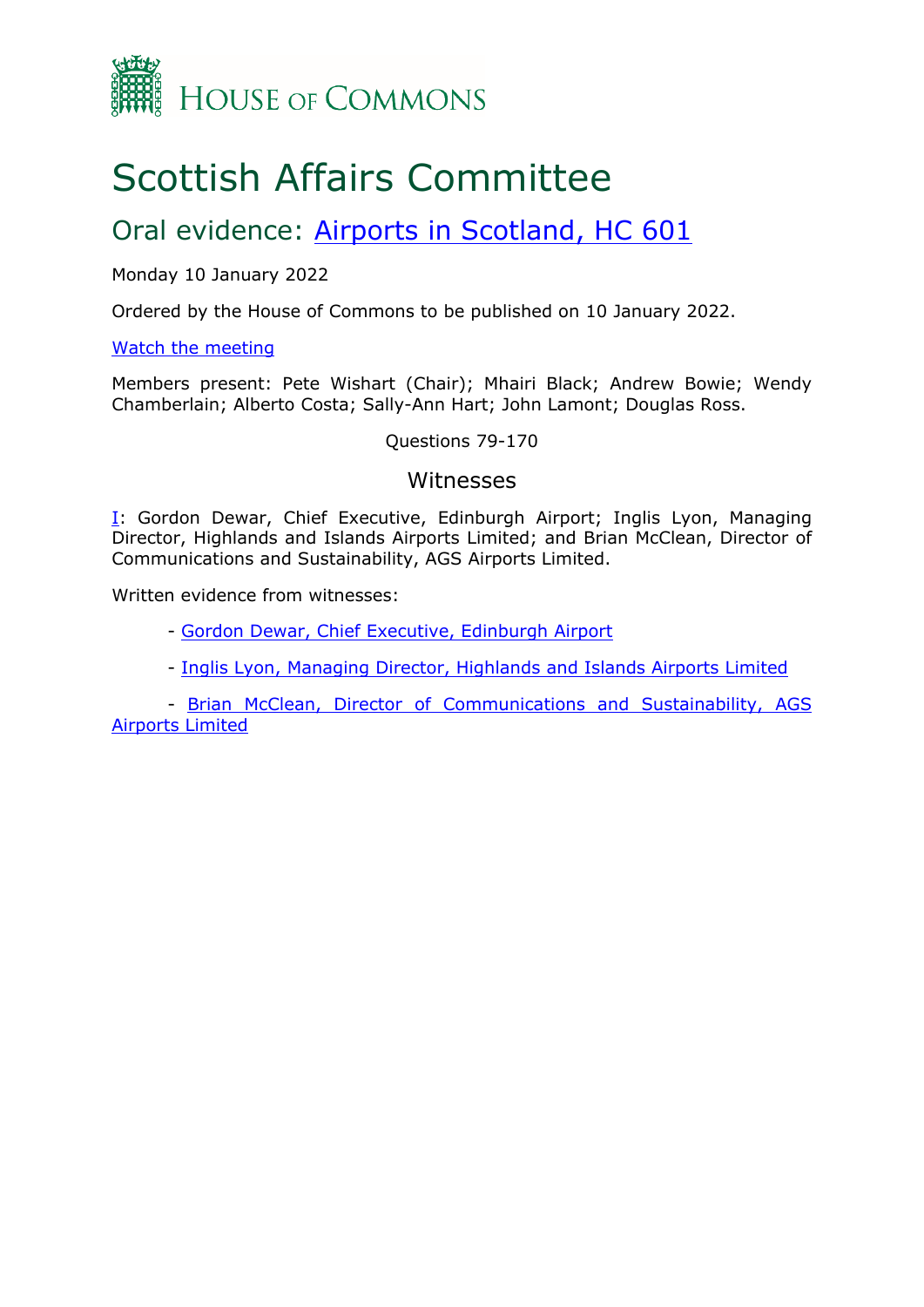

### <span id="page-1-0"></span>Examination of witnesses

Witnesses: Gordon Dewar, Inglis Lyon and Brian McClean.

Q79 **Chair:** Welcome to the Scottish Affairs Committee and our first formal session on airports in Scotland. It is the first time, I think, that the Committee has looked at this as an issue, and we are really grateful to our guests today, who I will now let introduce themselves.

*Gordon Dewar:* Good afternoon. I am Gordon Dewar, the Chief Executive of Edinburgh airport.

**Inglis Lyon:** Good afternoon. My name is Inglis Lyon and I am the Managing Director for Highlands and Islands Airports.

*Brian McClean:* Good afternoon. I am Brian McClean, the Director of Communications and Sustainability at AGS Airports. We own and operate Aberdeen and Glasgow airports.

Q80 **Chair:** Thank you ever so much for that, and for giving us your time this afternoon. We had to quickly rearrange a session from a few weeks ago, just before Christmas, so we are grateful that we have you all here today.

Let's start off, and we will allow everybody on the panel to answer this. We know that it has been a tough couple of years for the whole airport sector. We do not need to start to describe the difficulties that you have had as a person-to-person business and sector that relies on close contact with members of the public. Could you give us a flavour of what it has been like, and what you have identified as the major difficulties? We will come to specific questions about what has been done in order to assist and support, but just give the Committee a sense of what it has been like for you in the last couple of weeks. We will start with you, Mr Dewar.

*Gordon Dewar:* It has been a bit of a rollercoaster ride for the last two years, as you can imagine. Basically, we were clearly very directly legislated out of business, in a sense. There were restrictions directly on flights in some cases, but more often there were restrictions on what passengers could do, either directly around international travel or indirectly around personal travel. For example, people were not allowed to leave their local authority area, which effectively meant that international and other domestic aviation was pretty much barred for the vast majority of people. At the bottom of the curve, we were down at less than 1% of pre-pandemic levels of demand, which is actually worse than being closed, because you have all the costs of being open but very little revenue to support that.

As a business, we probably lost over £100 billion over that period. We have obviously had to take on additional debt to cover that, and we are still in a fragile recovery, where continuing waves of the disease, and therefore restrictions targeted at managing the disease, mean that we are very far away from normal levels of demand and, as importantly, normal levels of confidence about the future. Consumers are just not booking in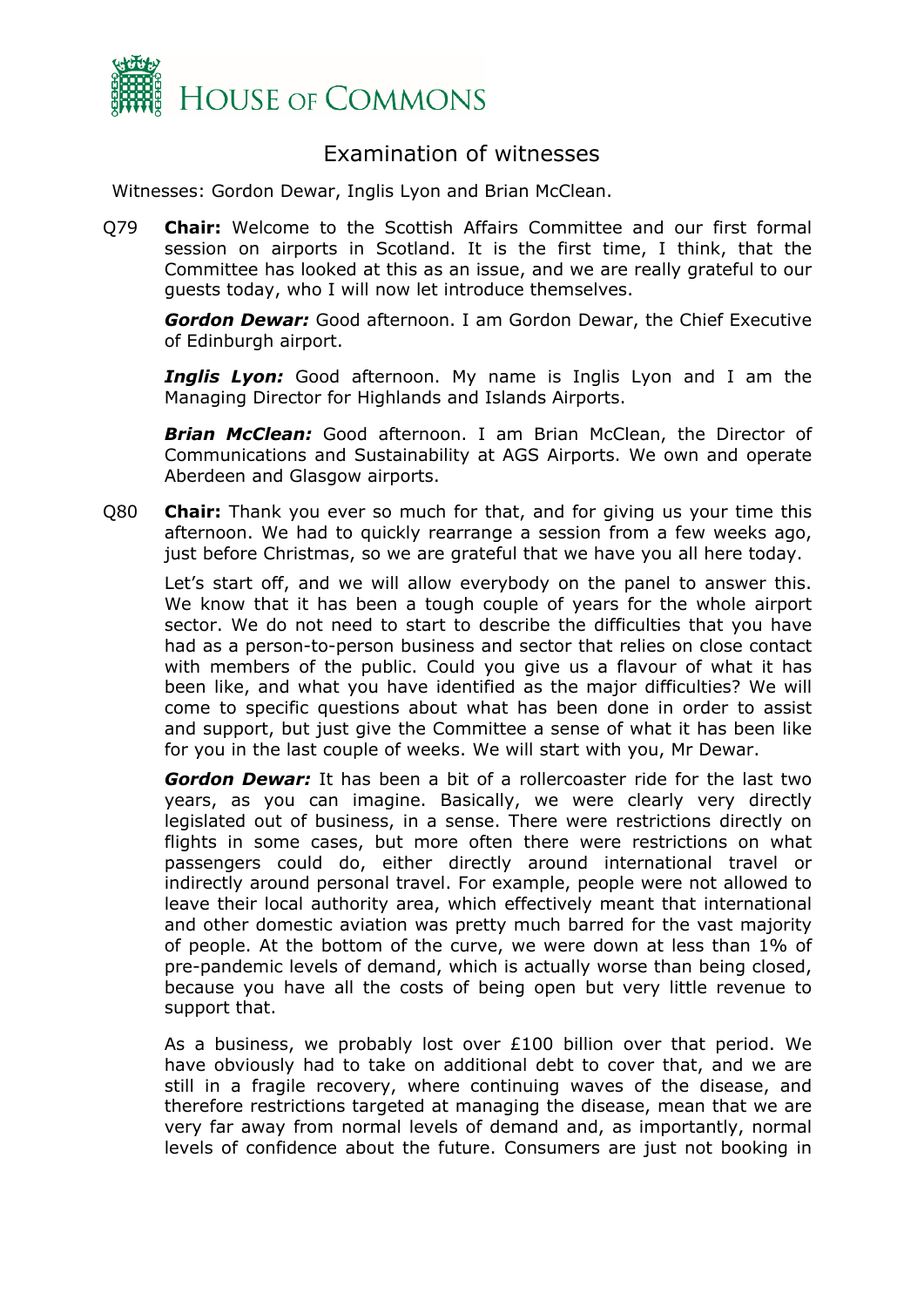

the numbers that we would hope to see even for next summer, or this coming summer, simply because there is so much uncertainty about that.

Clearly that has impacted all parts of the industry—everything from retailers in airports to the handling companies, owners and operators like ourselves—but also, really worryingly, the much wider network that relies upon us. An obvious example is tourism in Scotland, which is the largest employer in the country; yet there has been virtually no international inbound tourism now for two years, and we are going into what is effectively the fifth straight winter with no break of the summer season to fund it. I am as concerned, if not more concerned, for some of the other parts of the sectors that rely upon international travel as I am about the short-term future for ourselves.

Q81 **Chair:** I went through Edinburgh airport last night on my way down to today's session, and I noticed that it was very quiet. There is not much in the way of restrictions. Do you feel that the public are just not flying now? Do you have any reasons why you think it is so quiet?

*Gordon Dewar:* I fundamentally disagree. We have phenomenal restrictions in place at the moment. It has only been in the last week that we have dropped the requirement for pre-departure tests plus a two-day PCR test on arrival, plus self-isolation when you get the answer. If you consider the prospect of somebody coming as an international visitor to Scotland, why would you? The restrictions are far, far harder, and have been throughout the pandemic, here in the UK, and in Scotland in particular, than they have been anywhere else, so it is a deeply unattractive place to come, whether for study or tourism.

If you consider the costs, you are talking about an extra  $£100$  or  $£150$  per person just to meet the regulations. I am talking about some huge uncertainties. If a Scot—by far and way the majority of people travelling through the airport in the last two years—has a pre-departure test that they fail on the way home from holiday, they are stuck there for 10 days and have to find the cost of accommodation and everything else that goes with that, in an unplanned way, so it is incredibly restrictive.

Q82 **Chair:** But the restrictions are being lifted. You must be looking at the coming year with a bit more confidence and certainty. There does not seem to be any prospect that they will be returning. There has certainly not been any discussion or debate about that. You will be pretty much back to a pre-pandemic situation, won't you?

*Gordon Dewar:* We are a long, long way from a pre-pandemic situation. We are going back to where we were in September or October, when we still had the need for a pre-booked arrival test. The lateral flow test is a bit less expensive and easier to deliver, but that is still seen as a significant barrier, particularly for people that might want to visit this end. Typically, Edinburgh is pretty balanced 50:50 in terms of inbound international visitors coming here and outbound Scots. At the moment, we are about 90:10, so half of our market is missing because Scotland and the UK is an unattractive proposition for people to travel to. That has been felt across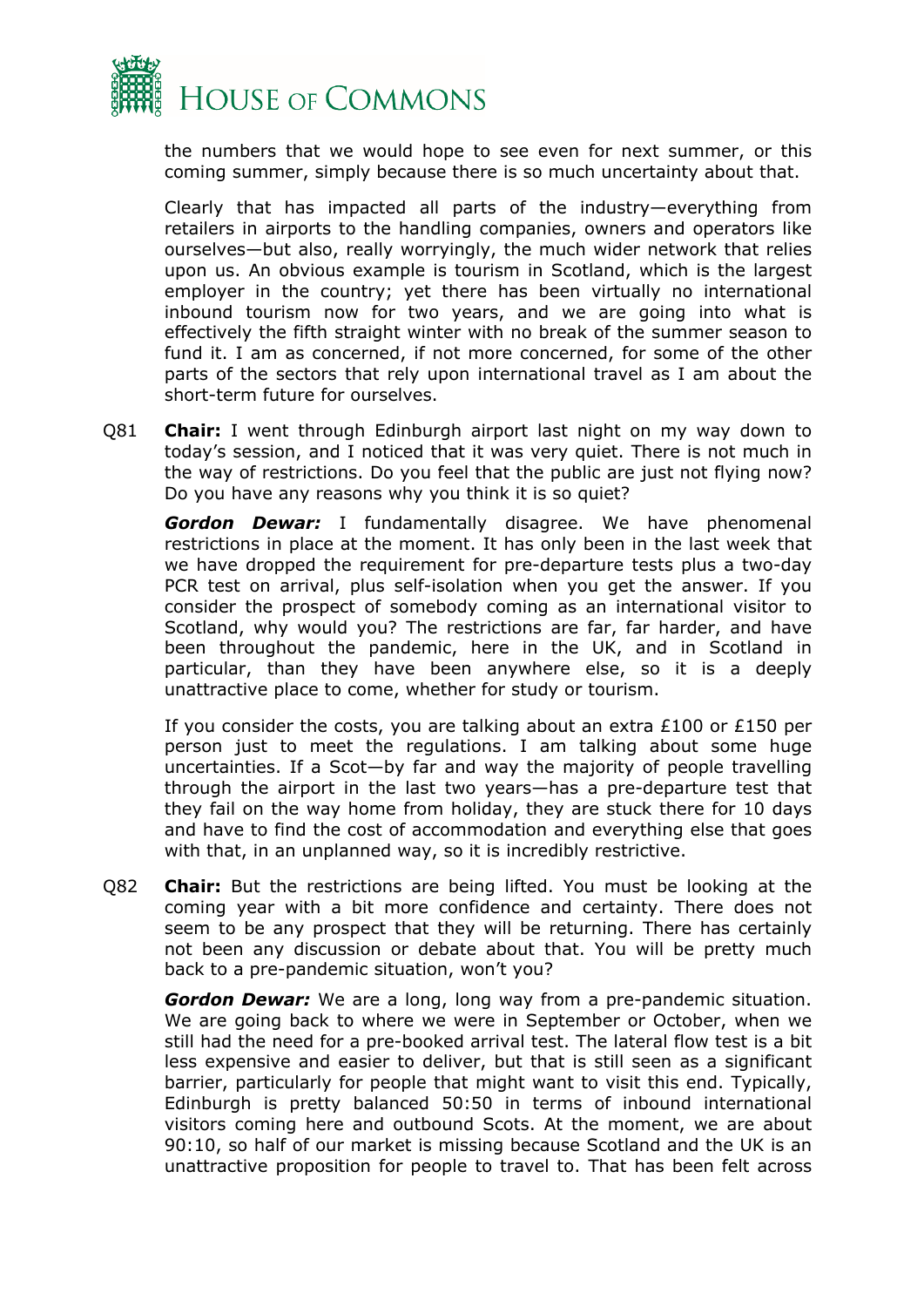

all the sectors. If you look at the university sector, you will find a significant loss of international students coming to study. We are a very, very long way from getting back to anything remotely approaching normal. It would be extremely helpful if we could have a map of how that might come about in the coming months. At the moment, it is not there, and that feeds through into consumer confidence because they just don't know what to expect in the next five months, never mind the next five minutes.

Q83 **Chair:** Thank you. Mr Lyon, what has your experience been in the last couple of years? Do you want to tell the Committee what it has been like for you?

*Inglis Lyon:* Slightly different to Gordon. We operate 11 small airports in the north and west of Scotland. I believe you have been up to Kirkwall, so you have seen Kirkwall. Our role during the pandemic has largely been about maintaining lifeline services, and they really are lifeline services. It is the other end of the Aberdeen oil and gas business. It is patient transfers to hospitals. It is medical supplies going back and forth. When the initial lockdown happened, we put in place with the Scottish Government and with our largest customer, Loganair, a skeleton service that ran north from Aberdeen, up to Shetland and down—*[Interruption.]*

Q84 **Chair:** I think we have lost Mr Lyon. We will do what we can to make sure his line is restored. We will go to you, then, Mr McClean. Same question: what has it been like for you? What would you like to tell the Committee about the experience you have had in the past couple of years? If there is anything in particular that you want to highlight, now is your chance.

**Brian McClean:** As an industry we are quite adept at dealing with crisis, but the speed at which this unravelled—we are now nearly two years into it—was certainly a shock to the industry. I can provide some figures by way of context. Aberdeen airport carried about 3 million passengers in 2019. Last year we finished with about 1 million to 1.1 million. Glasgow airport carried 9 million passengers in 2019. We finished at around 2 million last year. The last time we carried 2 million passengers was in 1973. This has absolutely set us back decades when it comes to loss of passengers and loss of connectivity. We have not had a chance to get going at any point over the past two years, and that is down to the restrictions that Gordon alluded to. There has been a complete collapse in passenger confidence, and that is because the restrictions have been overly complex. They have changed frequently as well.

Even if we look at the seats that are on sale at Glasgow airport this month compared with November, just two months ago, there are 100,000 less seats. Airlines were putting in schedules at a point before the most recent restrictions were introduced, and they reacted straightaway when they were brought in. There were reports over the weekend that there has been a spike in demand, which shows there is a pent-up demand for travel. People want to travel and people need to travel. Also, we remained open throughout the pandemic when perhaps it did not make financial sense to do so. That was to provide lifeline services. It was also to support key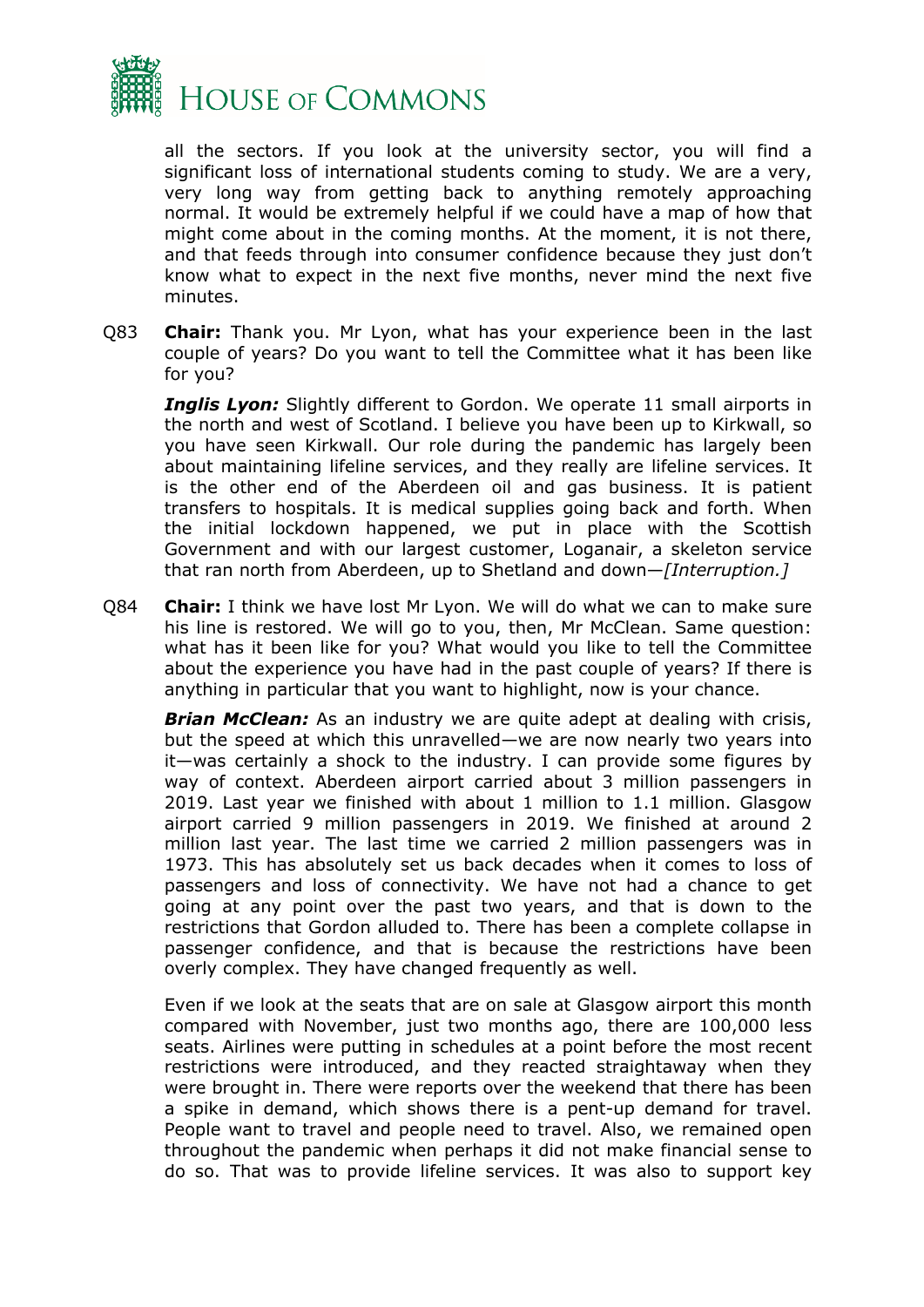

workers being able to move around the UK. Also, in Aberdeen, it was to ensure that, essentially, we kept the lights on and the oil and gas industry could continue to operate, because of the huge helicopter operations that go in and out of Aberdeen. We stayed open to support the country through the pandemic, but our airports—you went through Edinburgh last night, and it would be a similar scene at Aberdeen and Glasgow, should you travel through both of our airports—are very quiet. A lot of the retail and catering operations have closed. Some have still to reopen and some may not reopen. So it has been a difficult time, not just for the business but for the people who work for us.

Q85 **Chair:** I am grateful for that. We've got you back now, Mr Lyon. I don't know at what point we lost your connection, but the floor is yours again.

**Inglis Lyon:** Thanks very much, Chair, and apologies for that. Our position is slightly different from the position that Gordon and Brian have had, in that we exist solely to provide these lifeline services. During the pandemic, we operated a number of skeleton services running north from Aberdeen into Sumburgh and Kirkwall, and running west from Glasgow into Stornoway and Benbecula and also into Barra, Campbeltown and Tiree, and then between the west and also the capital of the highlands, Inverness.

The primary role of these was to ensure that these remote communities remained connected. It was to ensure the movement of key personnel and, as I say, to keep these lifeline services going. The current position where we are is that we are currently running, year to date, approximately 50% down on pre-pandemic levels—that is across the patch—and at the end of the pandemic, the first year of the pandemic, we finished up about 80% down. That was helped, obviously, by the business that we have up in Sumburgh, which is the opposite end of Brian's oil and gas business in Aberdeen. We run the other side of it up in Sumburgh.

What we are hearing thus far—you will be aware yourself—is that with every announcement of further restrictions, confidence just falls off a cliff, and so do the passengers in terms of using the services. We are very much aware that airlines like British Airways and others have already experienced quite a tailing-off during December and January, and are cutting back in December and January, with hopefully a bounce back around March/April. Domestic traffic will bounce back sooner than international traffic; international traffic is still forecasted to come back on to pre-pandemic levels by 2024-25, which is a further three and a half years away.

Q86 **Chair:** I am grateful; thank you. Can I just ask a little about your views about what you have secured and received by way of support from Government? I do not know if you have managed to make use of some of the financial support that was available from the UK Governments. Could you tell us if this was adequate to at least see you through part of the difficulties that you had?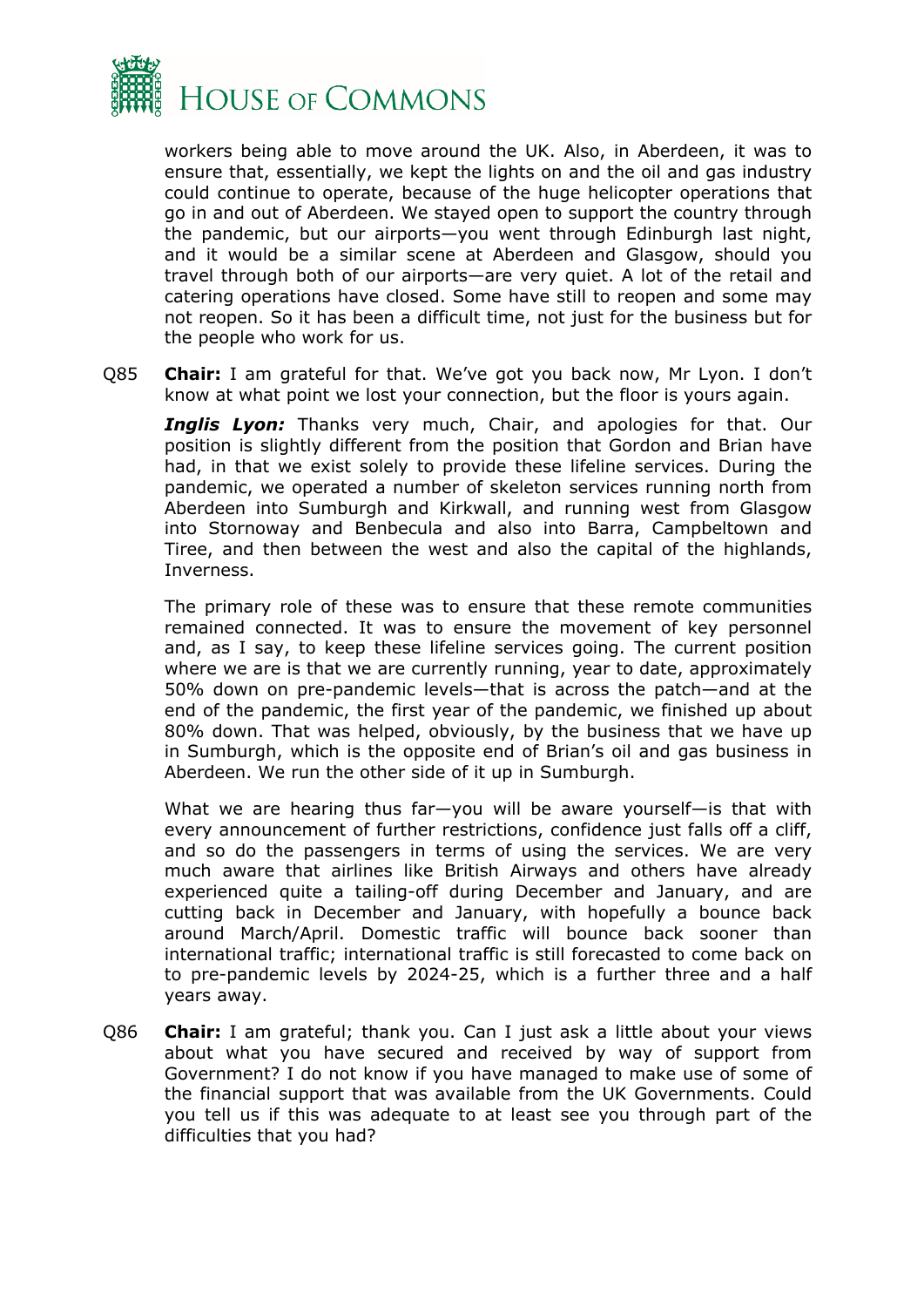

*Inglis Lyon:* Yes, we did very well. You will be aware that we are a Government-supported organisation. We receive about 50% of our revenue funding from Government, and to ensure that we remained open and ensured these lifeline links, funding for us in terms of providing these lifeline links was not an issue. In terms of the support from central Government, we availed ourselves of the furlough scheme, and at one point had about one third of our staff on furlough. We also availed ourselves of rates relief, which is very useful for us, given the amount of property and estate that we have over the north and west of Scotland.

Q87 **Chair:** Mr Dewar, did you make use of the loans that were available?

*Gordon Dewar:* Yes, a very similar picture. There is nothing very specifically in the sector, but clearly we had the furlough scheme, which, again, we used very heavily. I think we had about two thirds of our staff on that at the peak, and then sort of tailored that down, albeit we still had to make the very tough decision to lose about a third of our colleagues. There have been over 2,000 jobs in total lost on just the airport campus alone, across all the operating companies.

As you say, we also had the rates relief, although again, the rates are there as a proxy for local business tax, and we use property value as a proxy for profitability. Not paying tax against losses is exactly the same as we got for business rates, and we haven't paid any business rates for two years, either. While it was welcome and quickly delivered and promised, so we could at least plan for it, it does seem fairly reasonable that if we are legislated out of business, we are not taxed for the delight of that.

Q88 **Chair:** What about you, Mr McClean? How did you find the support you got from Government? Is there anything you might want to suggest to us that we could have done better—any funding stream that might have been more helpful?

*Brian McClean:* At the outset of the pandemic, the Chancellor did commit to providing sector-specific support to aviation, and that was, I must admit, a huge comfort at the time, but that did not come to pass. We could have done with that. Inglis mentioned the fact that, due to the ownership model, they were able to keep open and it was not an issue. We stayed open, but we still had to fund that ourselves.

We did make best use of the furlough scheme—at the height of the pandemic, probably 40% of our workforce were furloughed—but that quickly tapered off. Because of the need to stay open, we still need to have a certain number of staff on site, whether we have 10 flights a day or 100 flights a day.

The Scottish Government did move quickly by providing rates relief. That was extended for two financial years. It has not been put in place for the financial year coming, and that is something we would like to see come back. We also had support with police costs.

Q89 **Chair:** Mr Dewar covered some of this, and we have discussed the prospects as we go forward. Are you feeling a bit optimistic, now we are in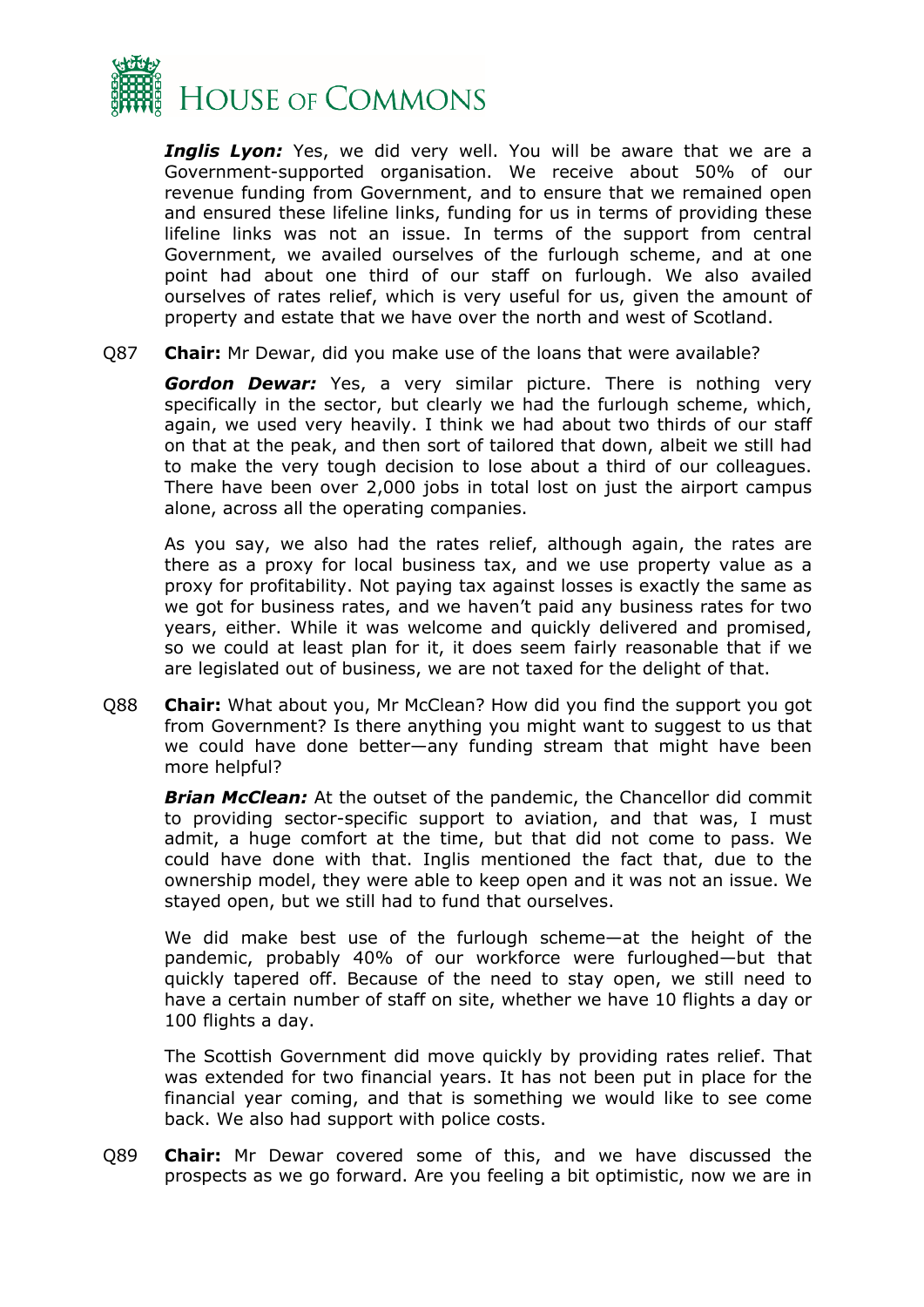

what looks likely to be an improving situation? With some of the regulations for international travel being dropped, what do you feel about that, Mr McClean?

*Brian McClean:* It is difficult. Just reading the reports at the weekend about the spike in bookings, that does demonstrate that there is that pent-up demand. My concern is that we have been here before—we were here this time last year—and then another variant comes into play and we are quickly faced with having to deal with new restrictions.

That is why it is really important that we start to plan for the long-term recovery of aviation, having a longer-term view. In a crisis, our long-term view diminishes and we focus on dealing with what is immediately ahead of us, so we need that longer term.

We are hopeful that we are coming out the other side, but it will take us years to get back to pre-pandemic levels—2025 or 2026 at the earliest. That is because, as we come through this, there will be fewer airlines with fewer aircraft, but there will be the same number of airports, all trying to attract these airlines back into our bases, our airports.

Q90 **Chair:** What about you, Mr Lyon? What is your view of the way forward? Are you looking at it with confidence?

**Inglis Lyon:** The biggest danger we have is that we do not invest in the recovery. The biggest danger we have is that we leave things to chance. We now have to start planning for that recovery, planning to make UK plc one of the places where people want to go to and fly from. At the minute, that road map—if you want to call it a road map—is just not there. We are still very much in firefighting mode, which is entirely understandable, but we almost need to be spending as much time on looking at the recovery period as we are doing on the firefighting part of it. That is the bit that is missing just now.

**Chair:** I am grateful for all that. John Lamont.

Q91 **John Lamont:** Thank you, Chair, and good afternoon to the witnesses. First, I have a couple of quick questions to you all, starting with Mr Dewar. Will you quantify how many jobs have been lost by your airports since the start of the pandemic, as a consequence of the restrictions?

*Gordon Dewar:* At Edinburgh Airport Ltd, which is the company I represent and which owns the airport, we lost about 250 jobs out of 750 in the first year of the pandemic, but across the campus as a whole, more than 2,000 jobs were lost—that represents retailers, handling companies and a whole raft of different parts that make a campus of 7,000 work. The ratios are very consistent: about a third of all jobs on airports were being lost directly. That is pretty consistent across the UK, certainly for the privately owned airports. I worry that it will be much deeper than that when we look at all the other sectors that rely on us, such as tourism, as I mentioned before.

*Brian McClean:* Yes, that figure is certainly consistent. At Glasgow, 2,000 jobs approximately have been lost—that is direct and indirect—and at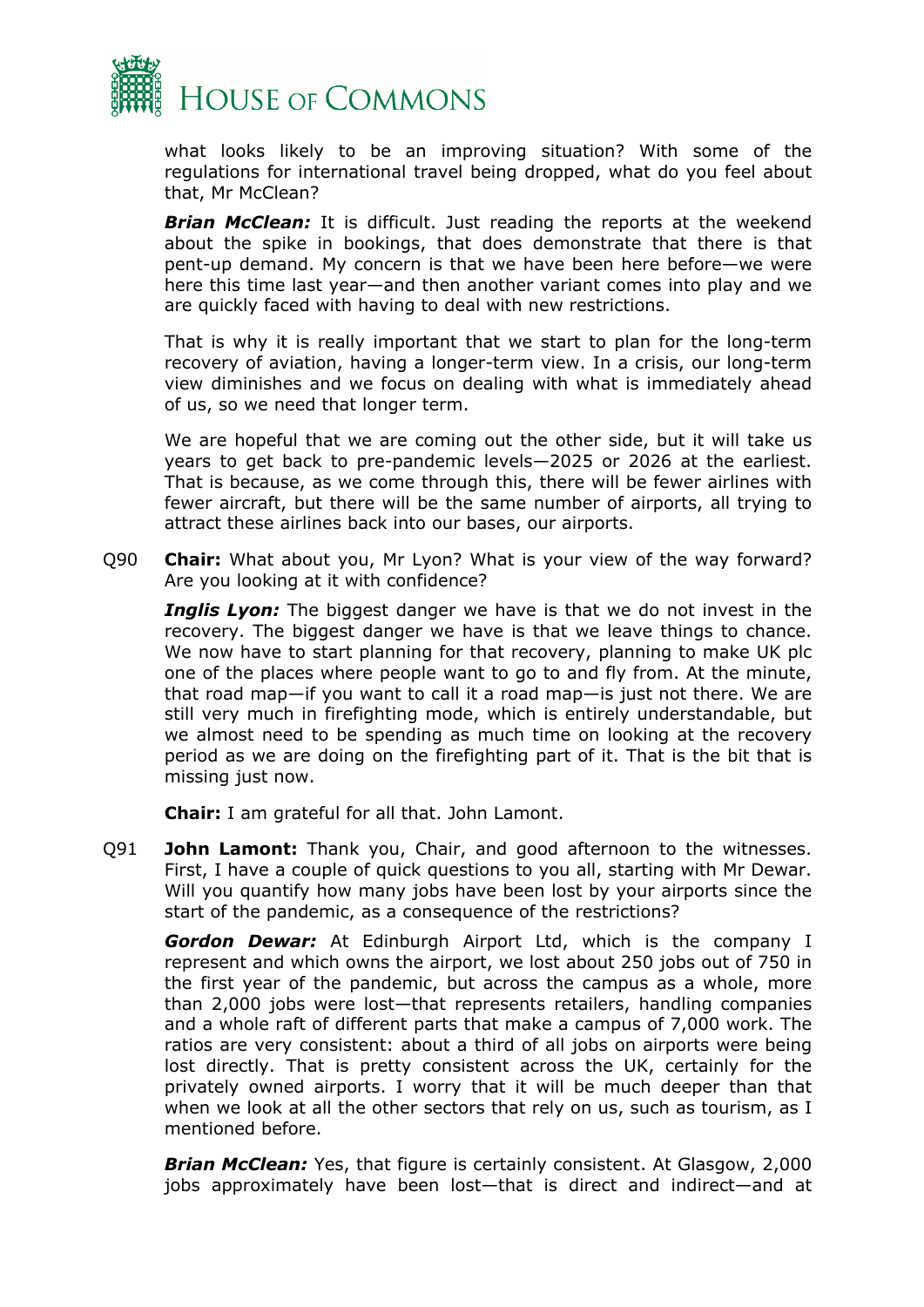

Aberdeen, it has been approximately 400 jobs directly and indirectly. It is a really worrying figure, but Gordon is right that there is also the knock-on impact that the restrictions and the pandemic have had on the sectors that rely on us.

**Inglis Lyon:** At Highlands and Islands Airports, we did not have any job losses at all. We are a Government-sponsored company, so that was the case. However, across some of the smaller airports—and some of the larger ones—we lost a number of concessions, which stopped trading.

Q92 **John Lamont:** Thank you. Mr Dewar, is the aviation skills retention platform something you have been able to use at all?

*Gordon Dewar:* Yes, we are really supportive of the principle of that. We have signed up to it and we are using it, in terms of advertising availability and looking for candidates. I think it is a great initiative. However, I would say that it is not punching as well as it might in terms of its visibility and findability through web searches and so on. More needs to be done to get the best out of that very good idea, but we will continue to support it and make use of it. I just hope that it gathers some momentum and helps us punch. We are, frankly, back in that recruitment drive. Across the campus, we are hoping to recruit about 1,000 people before the summer. That in itself is a huge challenge and a bit of a risk. But that is a good problem to have for the first one or two years.

*Brian McClean:* It is something we are looking at. It is a portal for aviation companies to advertise their vacancies. It is a good initiative. When it comes to the point when we start recruiting, we would be supportive of it, yes.

*Inglis Lyon:* We are not in the same position. It is something that we are aware of, but it is not something we have taken up yet.

Q93 **John Lamont:** Moving on, I am just thinking about international travel restrictions, which we are currently having to follow and which we have had to follow for the last two years. I am just thinking about the differences between Scotland and the rest of the UK. Many of the restrictions are very similar across the United Kingdom, but there is, certainly now, a difference in mood music coming out of the Scottish Government compared with the UK Government. How is that impacting on your business, Mr McClean?

*Brian McClean:* Throughout this we have called for an evidence-based, consistent approach across the UK. There was, and there continues to be at times, a divergence in approach when it comes to placing restrictions on international travel. For us, that is really challenging. There were points during the height of the pandemic, or when we were coming out of the pandemic, when you could fly to one country from England but not from Scotland. For us, that was the worst of both worlds. What we saw was that airlines would follow the passengers. Passengers still wanted to travel, so the only real winners were the likes of Manchester and Newcastle airports, where passengers from Scotland would travel to fly. I say it was the worst of both worlds because there was no public health benefit there. People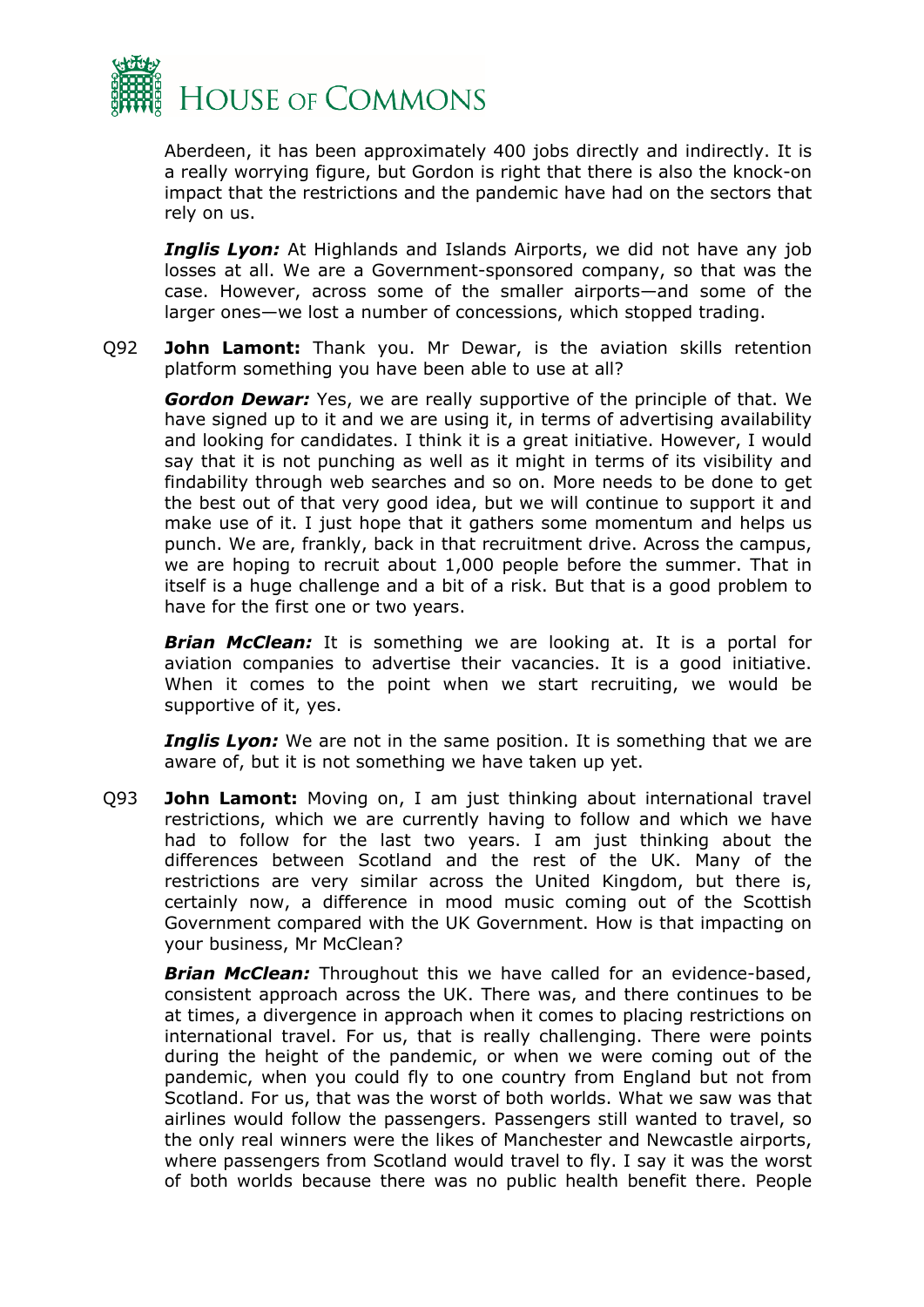

were still travelling. It is really important that there is a joined-up approach when it comes to the four nations.

**Inglis Lyon:** I agree entirely. The lack of a four-nation approach to international travel really wasn't helpful at all. It is very difficult to explain.

*Gordon Dewar:* I echo that. It is not always about the hard-line restrictions. There is also different mood music. Even when a four-nation alignment has been delivered, we have seen Scottish Ministers still talking down and asking people not to make use of these relaxed restrictions. There is a softer element as well as the restrictions, which I think is unhelpful. It is no surprise that, if you look at the UK and Scotland compared with the recovery we are seeing in Europe, the UK has traditionally throughout this been stricter than most of Europe and less coordinated and is now significantly lagging behind the European recovery. Scotland, within the UK, is slightly stricter and slightly lagging behind the UK. The passenger numbers and the airline seats flying mirror that. We are behind England, and England and the UK are significantly behind Europe.

Q94 **John Lamont:** Thank you. On a slightly different subject—though still to do with aviation—Prestwick airport received almost £50 million from the Scottish Government. Mr Dewar, have you received similar support from the Scottish Government?

*Gordon Dewar:* In terms of the support we were talking about already, we have received a rapid commitment to not paying rates for the last two years. It would be nice to see that extended, because we are very far from out of the crisis. We also got very helpful support by waiving police costs, which we normally pay in addition to our business rates. That is quite unusual for a business, but that is the peculiarity of airports. Both of these were welcome, but in terms of a specific sector or airport-related support, there has been nothing further.

Q95 **John Lamont:** Presumably Prestwick airport gets that type of support the rates and the other support you identified—from the Scottish Government on top of or in addition to the £50 million loan?

*Gordon Dewar:* I have not seen that confirmed. I have always assumed so, but I have not seen it in black and white.

Q96 **John Lamont:** Mr McClean, has your business received the £50 million support from the Scottish Government?

*Brian McClean:* No, we have not. As I say, we have received the rates relief. For Aberdeen and Glasgow, that probably totals about £8 million per year, but not the £50 million, no.

Q97 **John Lamont:** What sort of impact does that have, Mr Dewar? Does having that type of state intervention in a commercially-operating sector put your business at a disadvantage?

*Gordon Dewar:* It clearly does. We are on the record, pre-covid—it is nothing to do with covid—saying that having a subsidised airport that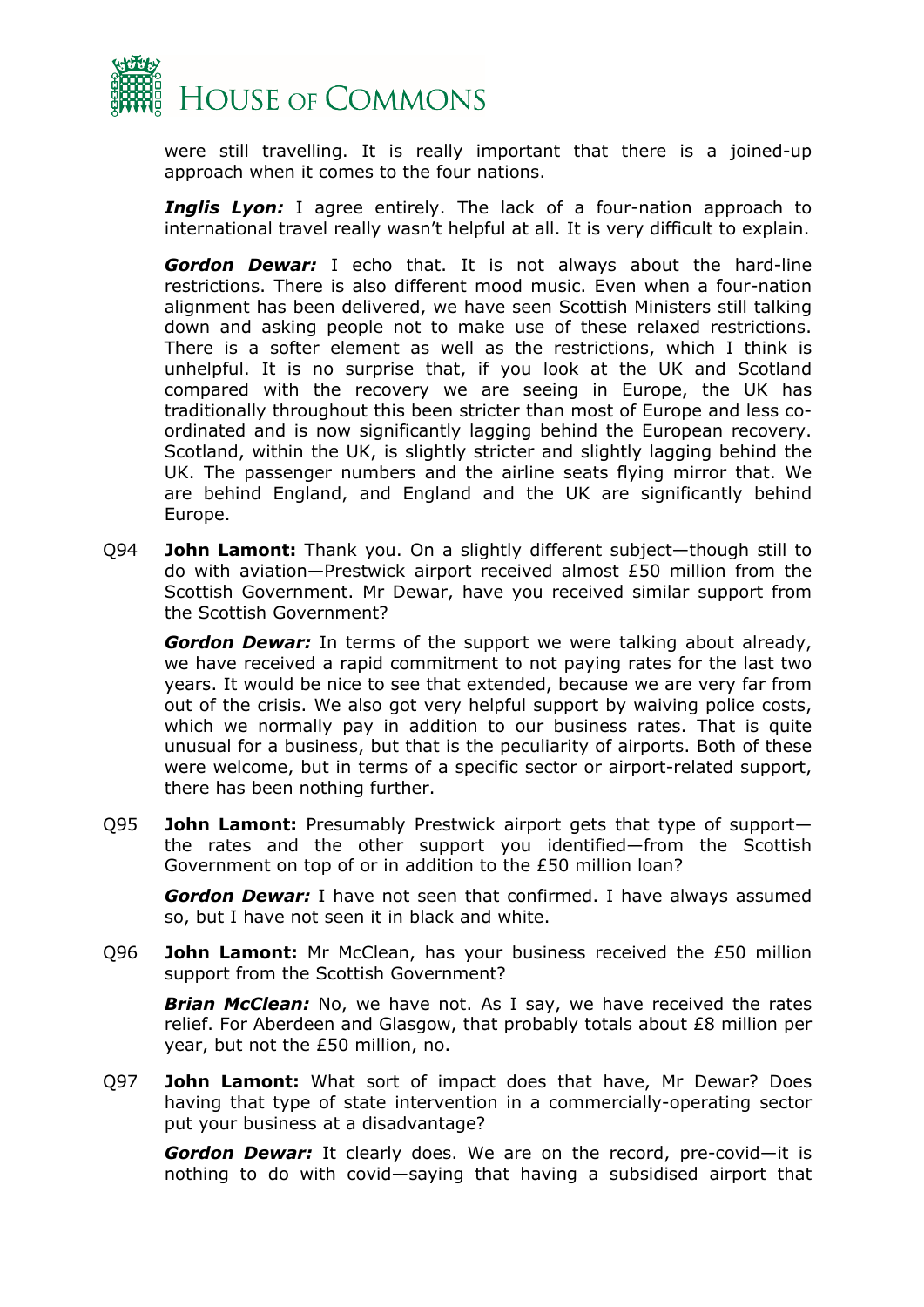

doesn't have to live within that level playing field is not helpful. Because of the geographical location, it's probably more directly impactful on Glasgow airport. It fundamentally skews what should be a competitive and fair playing field, whether you've got a covid crisis or not, and it doesn't help that. Equally, as a taxpayer, I am at something of a loss as to what would be achieved by that level of subsidy. It would be good to see an endgame that stops seeing that amount of money spent on an airport that doesn't sustain jobs in any meaningful way; instead, we could perhaps invest similar quantities in the recovery and getting us back to where we were in 2019.

Q98 **John Lamont:** Absolutely. You mentioned the endgame—at the weekend, *The Scotsman* reported that the Scottish Government have rejected a £10 million bid for Prestwick airport. Do you think that the Scottish Government want Prestwick to go back into the private sector, or are they happy holding it as a state-owned asset?

*Gordon Dewar:* I am not privy to what the Scottish Government think they want to do with Prestwick airport.

Q99 **John Lamont:** Okay. Mr McClean, Mr Dewar mentioned the skew or impact that this type of loan to Prestwick might have on Glasgow. Do you recognise the impact it is having on your operations?

*Brian McClean:* Absolutely. It distorts the market completely. The clue is in the name: it is called Glasgow Prestwick airport. Some of the passengers going to the destinations it serves are from our catchment area. I think about what we could do to restore connectivity with similar levels of funding, which would go a long way to helping Scotland get back on its feet, from a connectivity point of view.

Q100 **John Lamont:** Finally, the same point I made to Mr Dewar about the report in *The Scotsman* at the weekend about the £10 million bid. Do you think the Scottish Government want to hold on to Prestwick in the long term?

*Brian McClean:* That is a question the Scottish Government will need to answer. We have consistently said that there needs to be an endgame. It does distort the market and it has a huge competitive disadvantage for Glasgow.

**John Lamont:** That is very helpful, thank you.

Q101 **Andrew Bowie:** Thank you very much, Chairman. Good afternoon, gentlemen, and thank you for taking the time to speak to us. I'm going to speak about the retention of routes, attraction of new routes, air passenger duty cut and the Peter Hendy Union connectivity review, all in the allotted time I have. First, I want to ask Mr Dewar about your written evidence, in which you spoke about the difficulties facing Edinburgh airport due to airlines moving routes from Edinburgh to other EU airports. Could you expand on what you meant by that, how they are doing that, and what the UK and/or Scottish Governments could do to help to prevent it?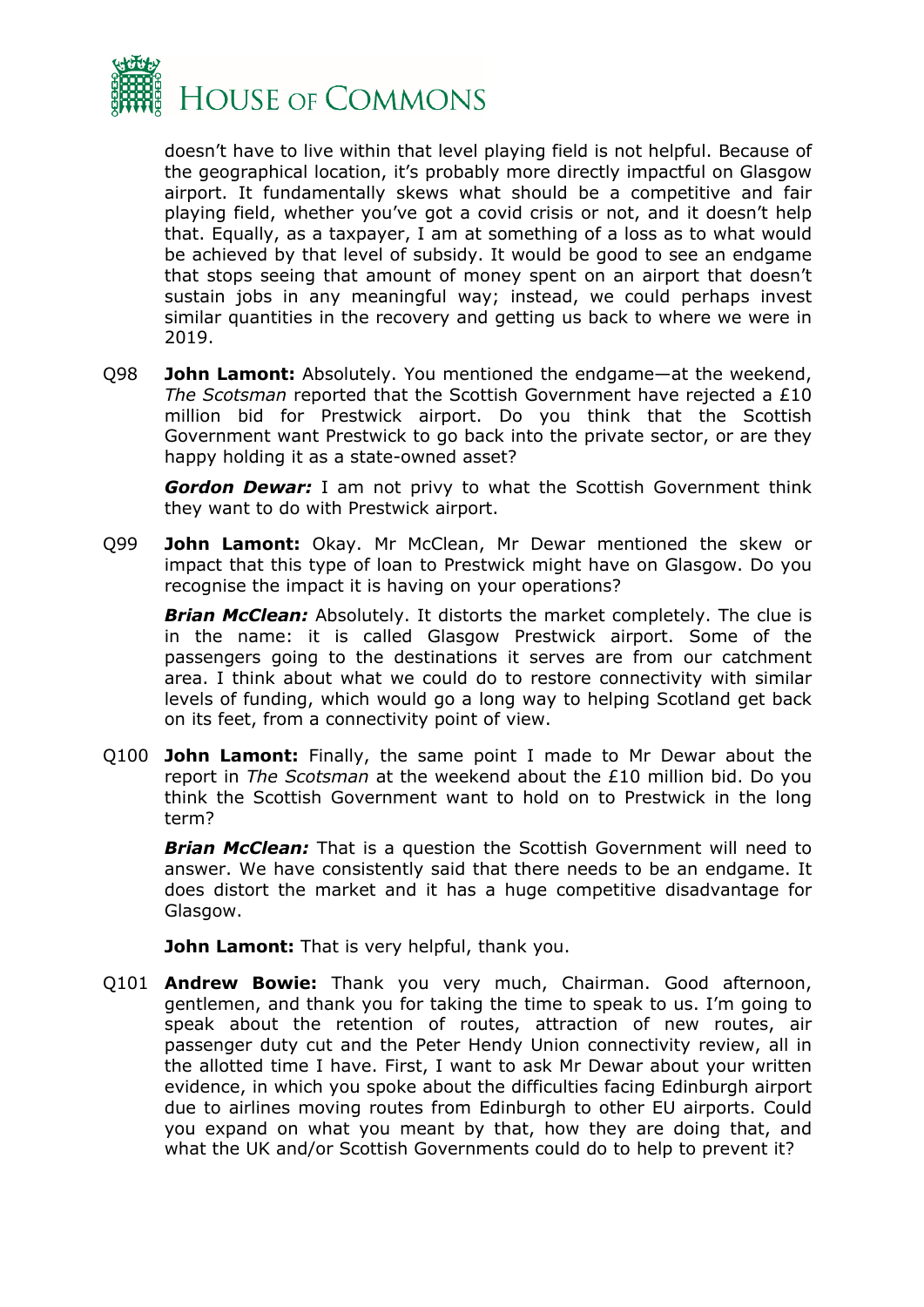

*Gordon Dewar:* There are a number of factors here. Even pre-covid, the UK was quite an expensive market to operate in, with things like our APD being the highest in Europe. There are various other tax burdens and other issues, not least the fact that Scotland is the very tip of the northwest fringe of Europe, so it's more miles for airlines to fly there—they need to burn more fuel, there are more costs and it takes more time. We have some intrinsic competitive disadvantages, some of which are designed in because of tax regimes and others are just because of our geography.

When you get into a crisis such as covid, as has already been said, you are going to see significantly less capacity across European networks, with airlines going bust, reducing fleet sizes or simply parking them up for a few years while we grow back to where we were in 2019. We are clearly all competing in a smaller marketplace. There is now a double or even treble whammy, because Europe has managed a much more consistent approach to restrictions and travel in the EU is therefore much more consistent and much simpler to understand and deliver, and there are lower costs with fewer restrictions. Huge sums of money have been thrown at its sector—both airports and airlines, as well as ancillary support such as marketing or tourism. Ireland, for example, has put €90 million into a future fighting fund to recover tourism in Ireland, which dwarfs anything we've ever seen at a Scottish level and, in fact, would dwarf much of VisitBritain in terms of the scale of ambition.

On top of that, we consistently have tighter restrictions than the rest of Europe. We start behind, in a less competitive position, with no real signal as to the plan that Inglis mentioned we would need to have—where is the route to trading ourselves out of this? We are not asking for handouts; I do not think we need cash sums thrown at airports or airlines. I do not think that would be a very effective use of public money. We want a trading environment where we can use the strength, capability, skills and experience that we have to trade our way back to the connectivity we knew we could deliver in 2019 and beyond. That is really the ask: that we find ways for marketing the restart of tourism; and that we look at APD holidays, or at least spending APD tax take on things that will benefit the recovery—which might include environmental concerns and decarbonisation, I should add.

Q102 **Andrew Bowie:** Mr McClean, I am what might be described as a frequent flyer at Aberdeen airport; I go through there twice a week. It is certainly busier there now than it was at the height of the pandemic in 2020. There are certainly more routes available from the airport, but it is far less than we had before we went into the pandemic. What has contributed to that, as you will know, is the collapse of Flybe and the lack of connectivity to London; it is only operated now by British Airways, with fewer flights than they had pre-pandemic. Are you facing the same problems at Aberdeen airport as Mr Dewar is facing at Edinburgh airport, or is it something different, given that the type of passenger who used Aberdeen airport was slightly different from the type of passenger who uses Glasgow and Edinburgh, for example?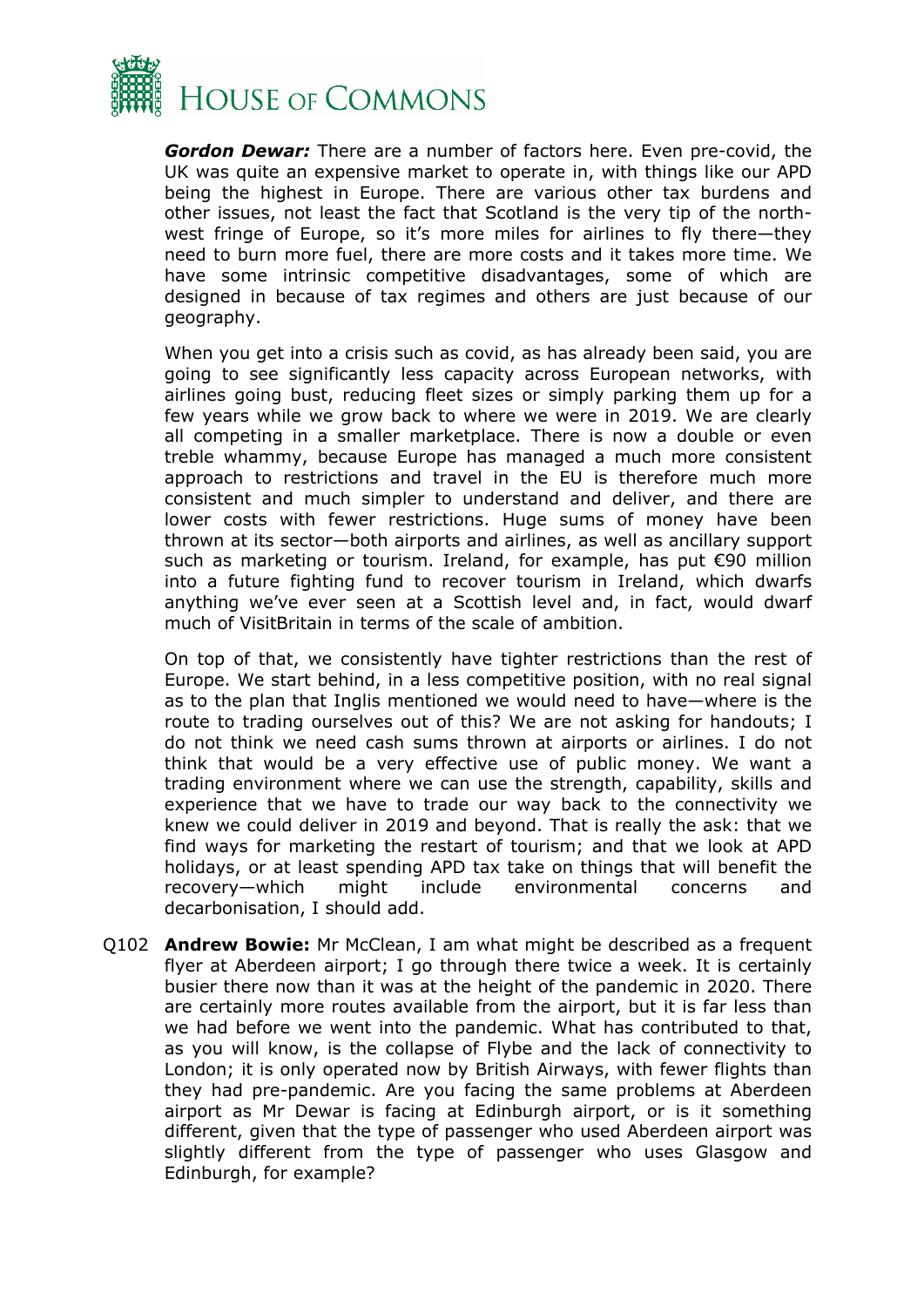

*Brian McClean:* No, I think we are facing very similar challenges. If you look at Scotland in the round, pre-pandemic we had a connectivity deficit. There was a paper prepared by Airlines UK and ABTA in 2017 that looked at Scotland and another 10 countries of similar size populations. Scotland generally ranked about tenth out of the 11 when it came to countries served. That was produced in 2017, when I think we were enjoying record levels of passenger numbers.

You are right to mention Flybe. Before covid hit, we were all dealing with the collapse of Flybe, which at the time was the biggest crisis. AGS accounted for about 20% of our passengers. The UK's domestic connectivity was really struggling. A point that we have always made is that airlines fly to cities, not airports; they bring aircraft to airports to park up. Obviously, airlines want to understand what it is that will convince them to base their aircraft at our airports. It is about destination marketing: how can we better position and sell ourselves to make sure that we are closer to the top of the list when it comes to an airline deciding where to place their aircraft?

Q103 **Andrew Bowie:** Sorry Mr McClean—I will ask this to Mr Dewar and Mr Lyon as well. How do you do that? How are Aberdeen, Glasgow, Edinburgh and HIAL going about attracting more airlines and increasing the routes available from their airports? Could we be doing more to assist you to do that?

*Brian McClean:* Yes, I think we could be doing more. It is about working closely with our tourism bodies—the likes of VisitScotland. We have had traditionally had city-marketing bureaux, but I think we need to work together to make a really compelling and joint proposition to airlines, because it comes back to the fact that these airlines have fewer aircraft. We are already geographically challenged. There is APD, which we will no doubt come on to; that has always been a barrier to growth. There are certain levers that we can pull, but there is no doubt that we could work better with our tourism agencies to help promote Scotland as we come out of this.

Q104 **Andrew Bowie:** Mr Lyon, you mentioned that HIAL were operating a lifeline service during the pandemic, and you have talked about the reduction in numbers of passengers that you are carrying right now. What is the plan for your airports going forward? Obviously, there is a requirement to keep those airports open given the communities that you serve.

*Inglis Lyon:* The biggest challenge that we have just now is not so much with the local domestic inter-island traffic, but about retaining the link between the capital of the highlands and London Heathrow. That is an essential piece of business for the highlands to retain, especially as we were successful in attracting it—now we have got to retain it. These things hang by a thread when the industry is under the pressure that it is currently under, in terms of aircraft availability, profitability and eyewatering losses over the last two years. Marginal routes like these come under a great deal of pressure. It is very important, and hopefully the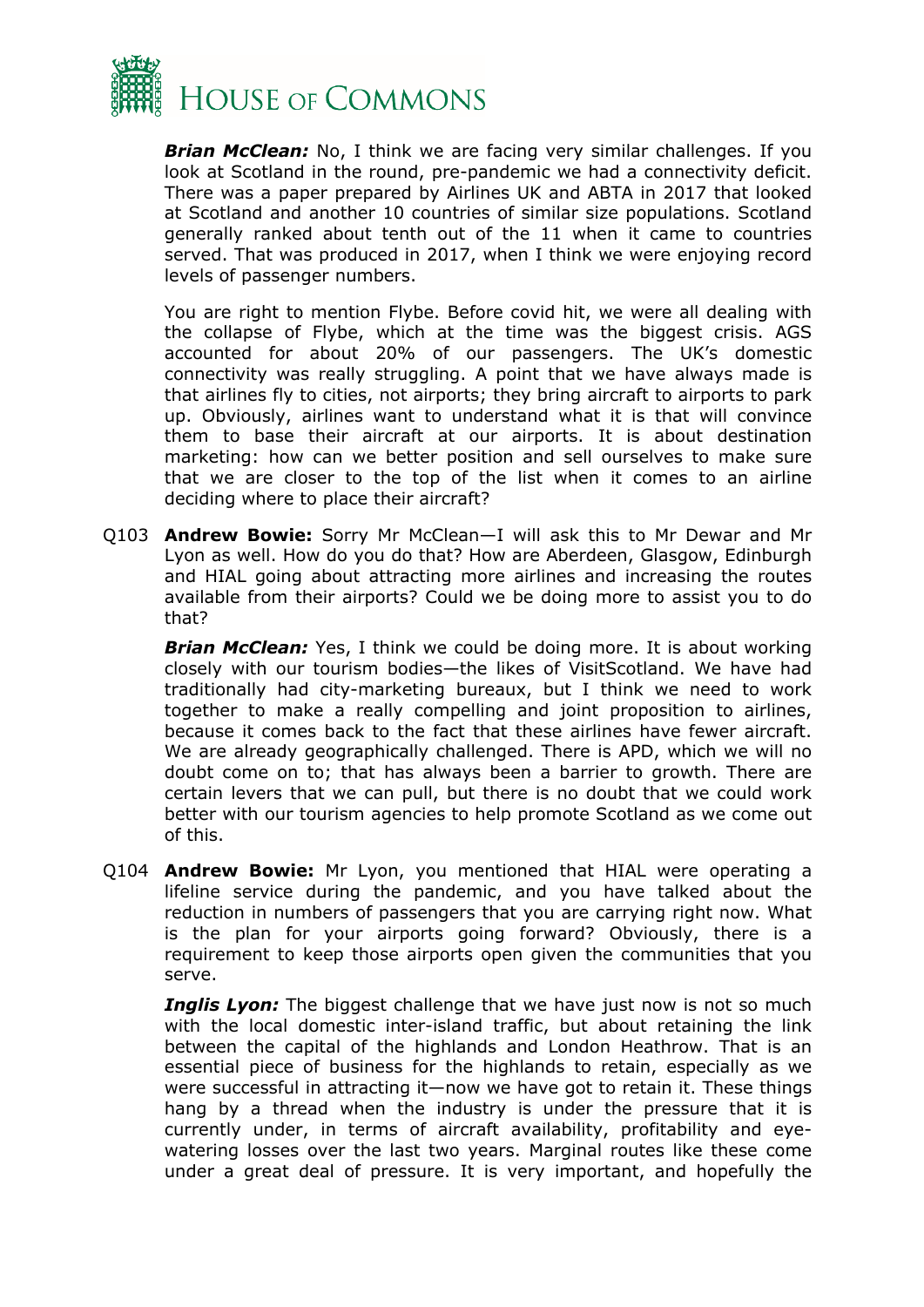

Hendy review will point towards slots like those that are used for remote regions such as ours in the highlands and islands being retained at London Heathrow.

Q105 **Andrew Bowie:** In fact, recommendation 13 of the Hendy review was to "Revise existing subsidy rules for domestic aviation to allow support for routes between different regions of the UK". That is, quite obviously given what you have just said, Mr Lyon, something that you would support.

**Inglis Lyon:** Aye. I would say to you that we have been around this buoy several times over the past 10 years and nothing concrete has come out of it thus far. Given where we are in emerging from the pandemic and given the reliance—in the highlands at least—on international connectivity, it is vital that we get that.

Q106 **Andrew Bowie:** I suppose that you request all assistance necessary from the Scottish Government and, indeed, ourselves down here to try to get something concrete through the Union connectivity review.

*Inglis Lyon:* Absolutely.

Q107 **Andrew Bowie:** Very good. So you would therefore be as disappointed as I that the Scottish Government did not engage with the Union connectivity review when it was going through its processes late last year.

**Inglis Lyon:** I would say that is for the Scottish Government to answer.

Q108 **Andrew Bowie:** For the Scottish Government to answer—absolutely. I am going to move quickly on to the air passenger duty cut—maybe Mr Dewar to start with. Is that something you welcome and what impact do you think it will have regarding increasing the number of flights and passengers into Edinburgh?

*Gordon Dewar:* I think we have to welcome that. It is a huge step in the right direction. There was a peculiarity whereby because you were departing both times from a UK airport, you were paying double what you would pay if you were flying to an international destination, so clearly that kind of levels the playing field.

However, it is disappointing that that opportunity—more with APD as part of a recovery plan—has not been taken, even if it is short-lived and for one or two years alone. The fact we have deferred that advantage coming into play until April next year when, actually, you could not think of a better year to do it than this year when everyone is on their knees and looking for a recovery.

I think it is a tool that could be much, much better used in terms of targeting discounts, waivers or holidays for a period of time, and also how we spend the revenue. We are utterly facing up to our zero-carbon targets, our ambitions and our absolute commitment to get there, but not spending the money that was originally intended as an environmental tax on anything remotely to do with delivering the alternatives seems like a wasted opportunity. I would certainly like to reopen that debate, but that has fallen on deaf ears for the whole time I have been in aviation.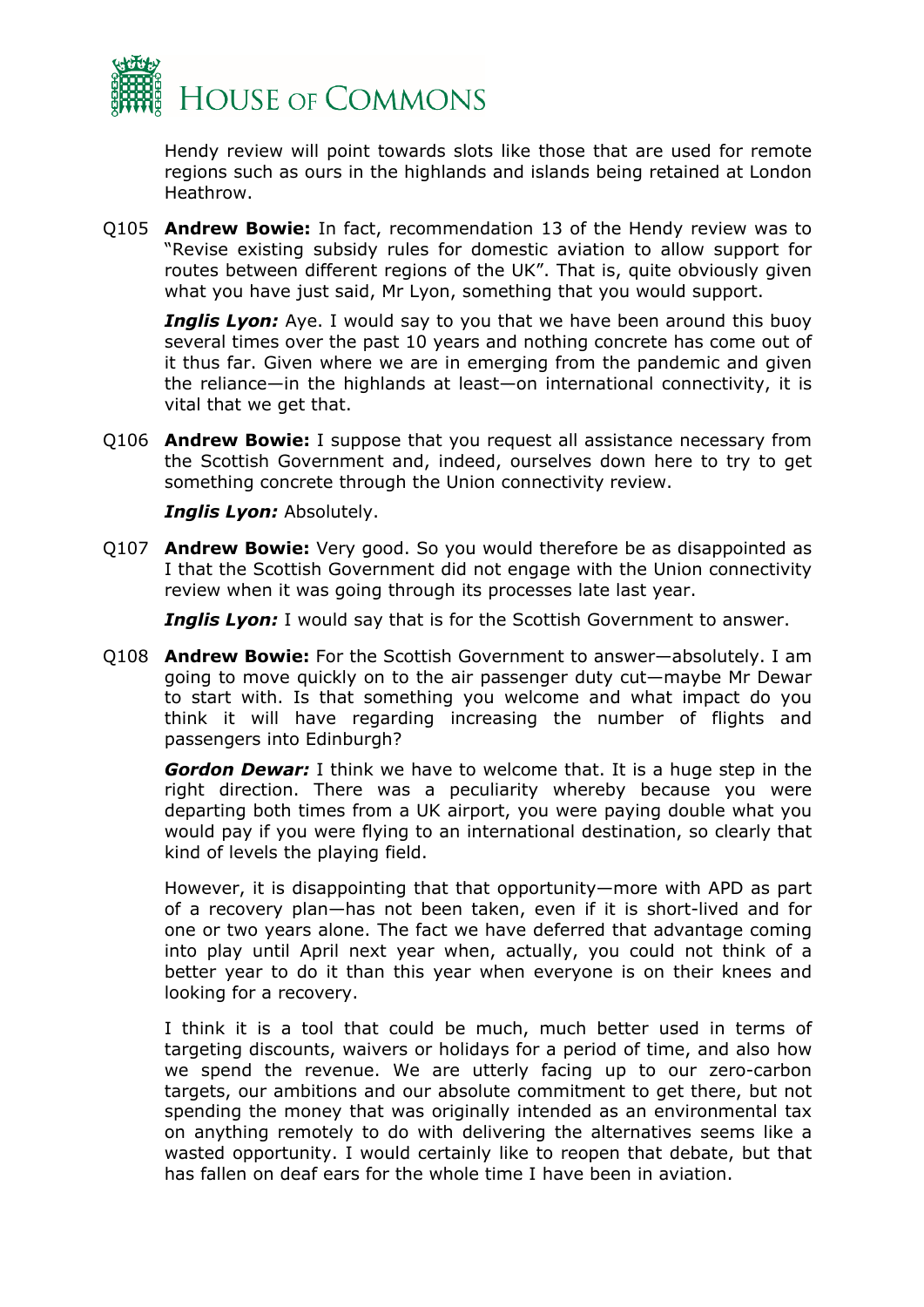

Q109 **Andrew Bowie:** I think so. On air departure tax, as it is known in Scotland, the Scottish Government committed in 2016 to reducing that in Scotland, and obviously we still have not seen that. Would that be something that you would call on the Scottish Government to enact now, given the situation that the sector is in?

*Gordon Dewar:* Yes, and we continue to do so. I think there is a bit of a strange reason why it was not adopted that is to do with exemptions and falling foul—all of which seems to have gone away, given the fact that we have now left the EU.

So effectively it is a bit of a mystery why the Scottish Government do not take that, but equally why they seem to have softened their view. I think that they are now on record as saying that they see the APD reduction as being contrary to their wider decarbonisation strategy. I do not think that is truly the case. I think it is about how you spend the money, how you invest in that and looking at the alternatives, so I think there is a really strong case for how Scotland could actually be a very innovative leader in how we decarbonise aviation in a country that relies on it more than most.

Q110 **Andrew Bowie:** Absolutely. Mr McClean, is the air passenger duty cut good for Aberdeen and good for Glasgow?

*Brian McClean:* Yes, absolutely, but like Gordon, why do we have to wait until April 2023? It should be brought forward. We need to see that brought in this year at a time when we really need it. I think Logan Air is on the record as saying that they would struggle to operate approximately 45 of the routes they currently have if this was not brought in, but bring it in earlier.

I think we mentioned Glasgow operating in a distorted market and Aberdeen as well. We have a challenge in that Inglis and Inverness are exempt from APD. They are dealing with the hand they have been dealt, but in 2018, British Airways lifted and shifted a route from Aberdeen and put it in Inverness. Then in the press release, they said they did that because of the APD exemption, so we need to see a level playing field in Aberdeen as well when it comes to APD.

**Andrew Bowie:** I do not want to start a fight between Mr Lyon and Mr McClean on the call, so I think that I will end my questions there and move on, but thank you very much for your time.

Q111 **Mhairi Black:** Thanks to the witnesses for your time so far. If I could just turn to a different area now to look at environmental issues, because obviously that has been pretty high on the agenda, certainly during and before the pandemic. One of the things that we have got here says that the Sustainable Aviation group had created a road map in 2020. They reckoned that there could be a 70% growth in passengers by 2050 while simultaneously reducing carbon emissions from, I think, 30 million tonnes of  $CO<sub>2</sub>$  per year to zero. Is that still realistic given that a pandemic has happened? What impact has that had on any environmental plans that your organisations have had? I will come to you first, Mr McClean, as you are at the top of the screen.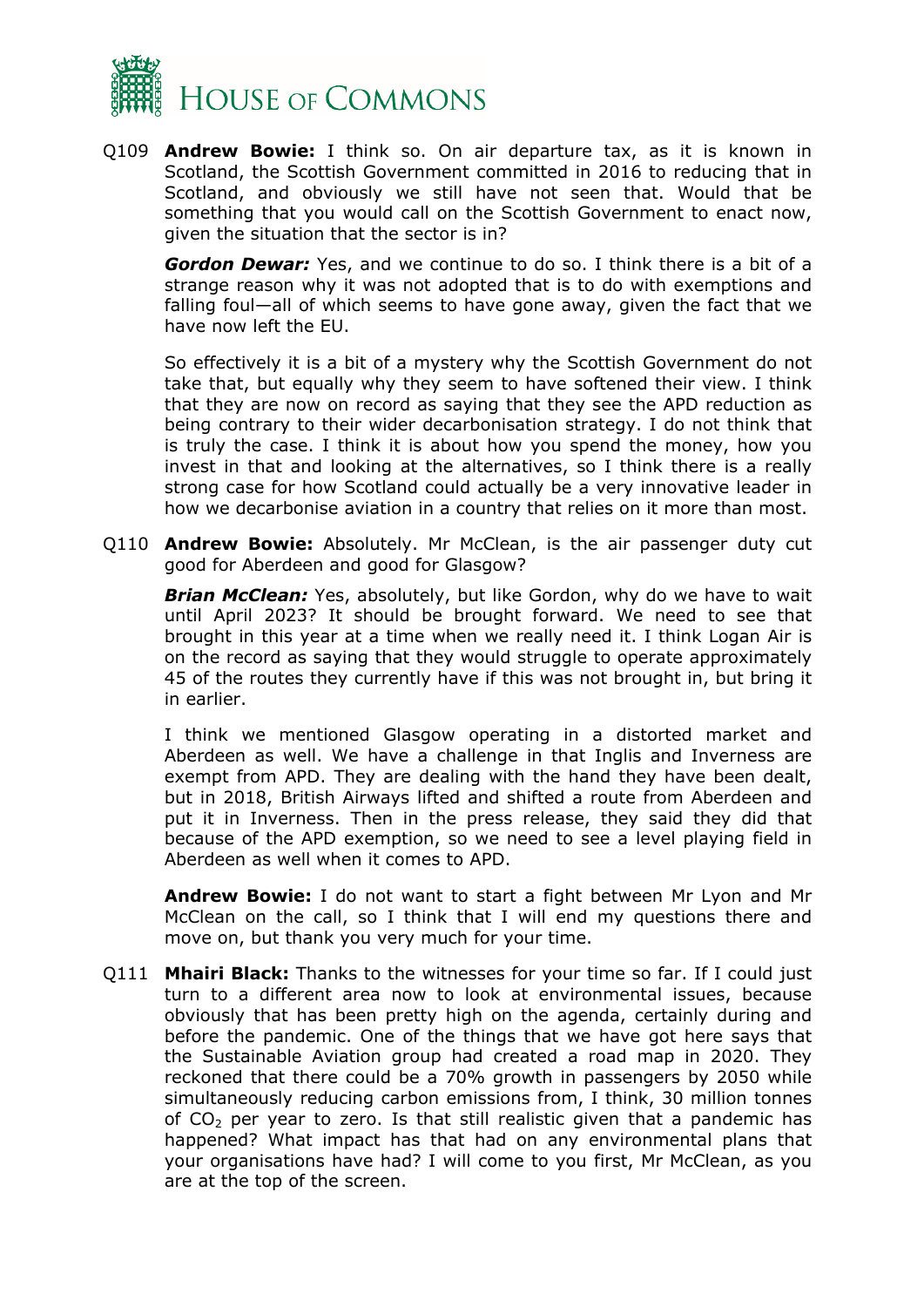

*Brian McClean:* It has absolutely checked our progress, but it has not altered the course we have set. The UK aviation sector was the first in the world to publish a net zero road map. In June or July last year, Sustainable Aviation came out with interim targets. That is something that we need and want to progress, and that we are progressing. There is no silver bullet when it comes to decarbonising aviation; it will take a whole raft of measures, from airspace modernisation to progressing hydrogenelectric flights and sustainable aviation fuels—we need to scale that up, encourage more take-up and make it more affordable. The road map gives us something to work to, and that is something that we are all firmly committed to.

Q112 **Mhairi Black:** Excellent. What new environmentally friendly technologies are available to you right now? You have mentioned some of them. Do they make up the majority of your machinery, or is that something that you need to work on?

*Brian McClean:* Yes, it is something that we need to work on. Aviation is going to be one of the more challenging sectors to decarbonise. I mentioned hydrogen-electric flight. Realistically, it will probably take until the end of this decade, and well into the next decade, for us to see hydrogen-electric aircraft operating. Having said that, Scottish airports are probably a great example of being a testbed for that type of technology because of the nature of the routes that we operate to the highlands and islands. That is where hydrogen-electric flight will work.

The option on the table right now, which we need to take of advantage of, is scaling up the production of sustainable aviation fuels. That is basically taking waste—household waste, in some cases—and converting it into jet fuel, which can have  $CO<sub>2</sub>$  reductions of up to 80%. The challenge is that the scale is not there, production is not there, and it is extremely expensive, but there are ways that we can incentivise the uptake. We can de-risk the investment in it. Last year, I think Denmark put a mandate in place that 0.8% of all jet fuel had to be sustainable aviation fuels, increasing to about 27% by the end of the decade. That sends a really strong message to the industry that there is a market there for SAF, and you will see companies investing in it. That is a unique opportunity for Scotland, and we would like to really get to work with that this year.

Q113 **Mhairi Black:** Could the UK Government or the Scottish Government do anything more to help you in that transition to environmentally friendly jets?

*Brian McClean:* Yes, by de-risking the investment. It is still too risky for people to put money into this, and we need to address that.

#### Q114 **Mhairi Black:** Risky in what sense?

*Brian McClean:* To create the SAF facilities—the sustainable aviation fuel plants. We have, as an industry, done a big piece of work in identifying areas across the UK, including two in Scotland—one in Grangemouth and the other in St Fergus, just north of Aberdeen—where we could produce SAF. They have been identified because there is existing expertise and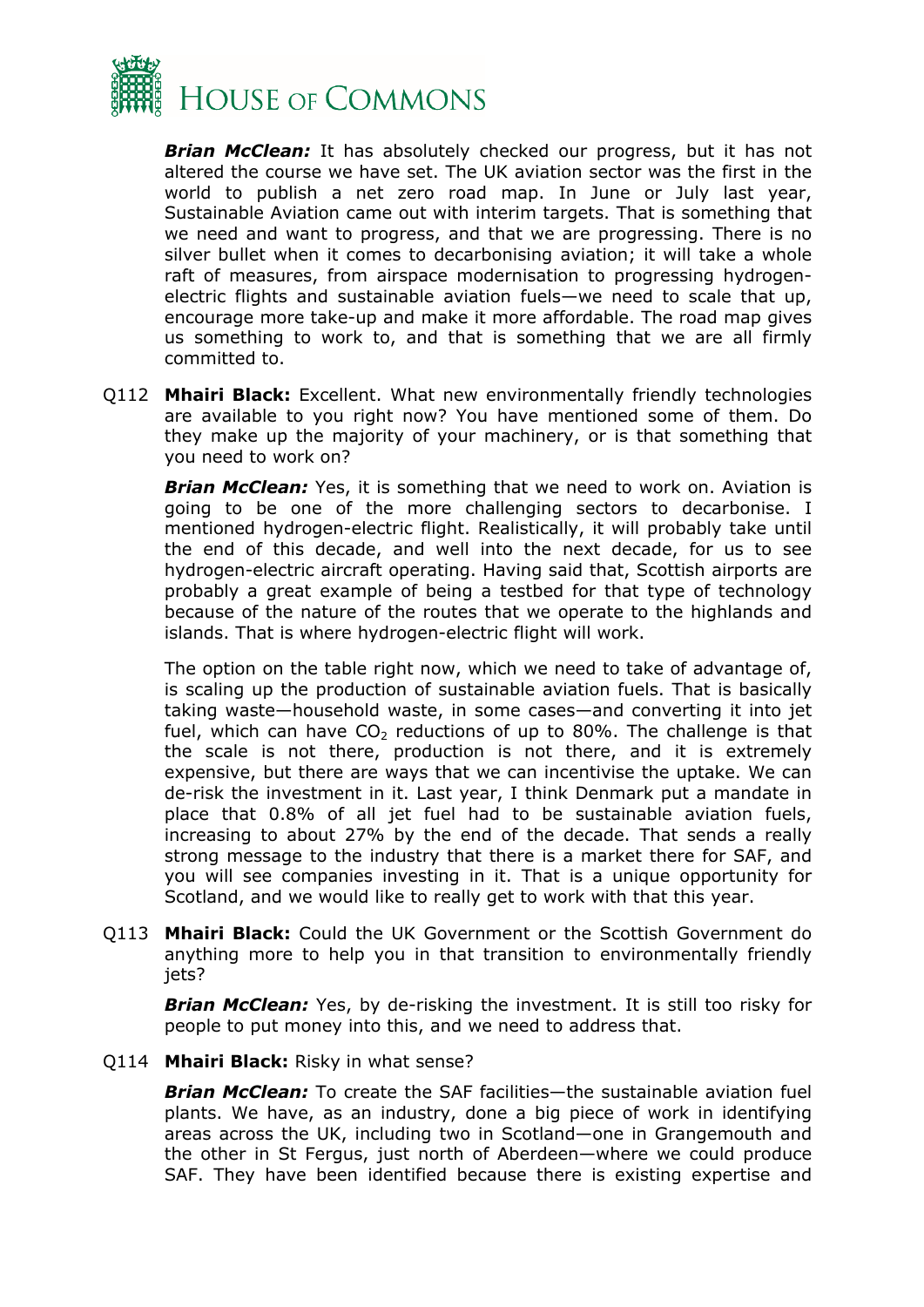

infrastructure. We also have what we call feedstocks—what you need to convert into jet fuel. We have an abundance of forestry and agricultural residue in Scotland, which we could convert into SAF. That is something that we really need to accelerate.

Q115 **Mhairi Black:** Excellent; thank you. Mr Dewar, you are next on the screen—the same questions to you.

*Gordon Dewar:* I would echo everything that Brian said, but in terms of what we have done at the airport level, we are clearly a relatively small proportion of the overall output of aviation, which tends to be dominated by aircraft up in the sky. We are already carbon neutral at scopes 1 and 2 at Edinburgh airport, with a very modest amount of offsetting in that—a really small percentage. We have just announced that we are going to build a big solar farm with funding support from the Scottish Government for, I think, about a quarter of it, which is fantastic and has allowed us to upscale it. We are not sitting on our hands waiting for technology to fix this. We have already made huge strides in what happens on the ground, and we need to go further into scope 3, which is largely about how people get to and from the airport, and I think that is right.

The real opportunity here is to use tried-and-tested models. We are at the stage that offshore wind was at 15 years ago, and that was solved because Governments set regulatory structures that allowed investors and developers to have certainty about what they would be paid if they produced power and put it into the network. We could have a very similar model here. Scotland is genuinely uniquely placed because of the oil and gas expertise, facilities and infrastructure, as well as the natural feedstock that Brian referred to. There is a huge opportunity for us, and for countries such as Denmark, which has already kind of started this, to really lead the charge, not just at the European level but at the world level.

Q116 **Mhairi Black:** Thank you. Mr Lyon?

*Inglis Lyon:* I just echo everything that Gordon and Brian said. The SAF is really interesting because there are two parts to it. One is the physical infrastructure, which we really have to invest in. We are not doing that just now. If you consider—*[Interruption.]*

**Chair:** Inglis has gone again. Maybe move on to somebody else, Mhairi.

**Mhairi Black:** That was pretty much it from me anyway. Thank you.

Q117 **Chair:** Sorry; we will get Mr Lyon back. Can I just ask a couple of questions on the environmental impact? You probably all understand the concerns that people who have environmental interests at heart have with your industry and sector. I saw that carbon dioxide emissions from the aircraft industry, if left unchecked, could triple by 2050; that nitrogen dioxide levels around Heathrow and Gatwick were cut by almost half during the pandemic; and that 15% of all air passengers make up 70% of the flights. Things like APD cuts will only encourage that type of transport, and more people will choose to fly. Do you understand that people are looking to the airline sector to get its house in order and do more than it is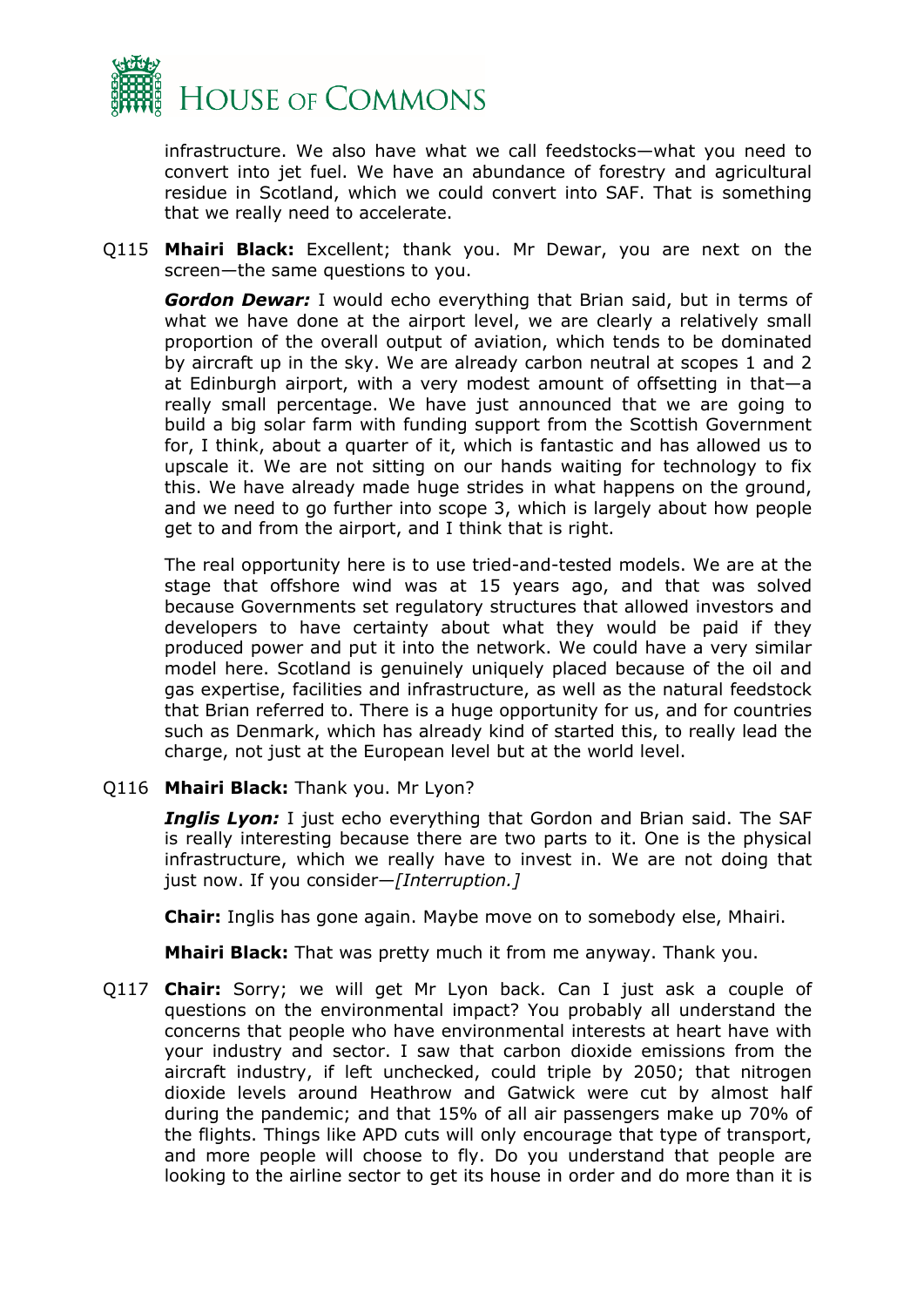

currently doing to reduce emissions?

*Gordon Dewar:* Absolutely. It is not the case that we are going to continue unchecked. The Sustainable Aviation road map that Brian referred to, which gets us to net zero, is credible and deliverable, and we are all signing up to it and getting on with it. It is absolutely true that if you don't do anything, it doesn't get any better, but let me assure you not only that we as an industry are committed but that we are committed ahead of the rest of world aviation, I would argue. I think the UK is uniquely placed to take a lead role in this, and the way we propose to go about it is much more balanced. You have seen the French Government ban domestic flights equivalent to a rail journey of less than two and a half hours; they have already had to walk that back because it does not really work in practical terms, due to the connectivity losses and the wider economic damage that does.

The answer is to find solutions that recognise the value that aviation delivers. Scotland should not underestimate just how dependent it is on aviation, whether for the lifeline services that Inglis provides out to the highlands and islands or for bringing international students to Scottish universities. These things are utterly crucial for everything that we do, but we have to acknowledge that as we grow and reinstate some of that connectivity, we need to do it at a much lower intensity, and to continue to lower that carbon intensity to get it down to zero. We are utterly committed to that.

Q118 **Chair:** Mr McClean, will the APD tax cut not just encourage the 15% of the population that uses 70% of the flights to take even more domestic flights?

*Brian McClean:* The first point to make is that APD is not an environmental tax. In no way does it incentivise cleaner, greener aircraft. It could. I know the Treasury is opposed to hypothecation, but why not take some of the APD tax take and reinvest that in a green investment fund to support airports and airlines at a time when we need it, to accelerate the plans we have already put in place? I totally get the concerns, but to echo Gordon's point, it is simply not the case that we will go unchecked and do nothing. We are absolutely committed. We need to do it, we recognise that we need to do it, we want to do it, and we are getting on with doing it.

Q119 **Chair:** Mr Lyon, do you understand some of the concerns that the public have, wanting to be even more punitive on the airline industry and sector, recognising you as a total net producer of  $CO<sub>2</sub>$  emissions? Can you understand the sentiment that questions why we are cutting taxes like APD and giving people incentives to fly more?

**Inglis Lyon:** Absolutely. I think we have to look at these things in the round. We have to look at the solutions that are on the table just now. We were talking earlier about sustainable aviation fuel. We have to recognise that to get that out of the stocks, people will have to invest heavily so that we can increase the capacity. The current capacity in the system is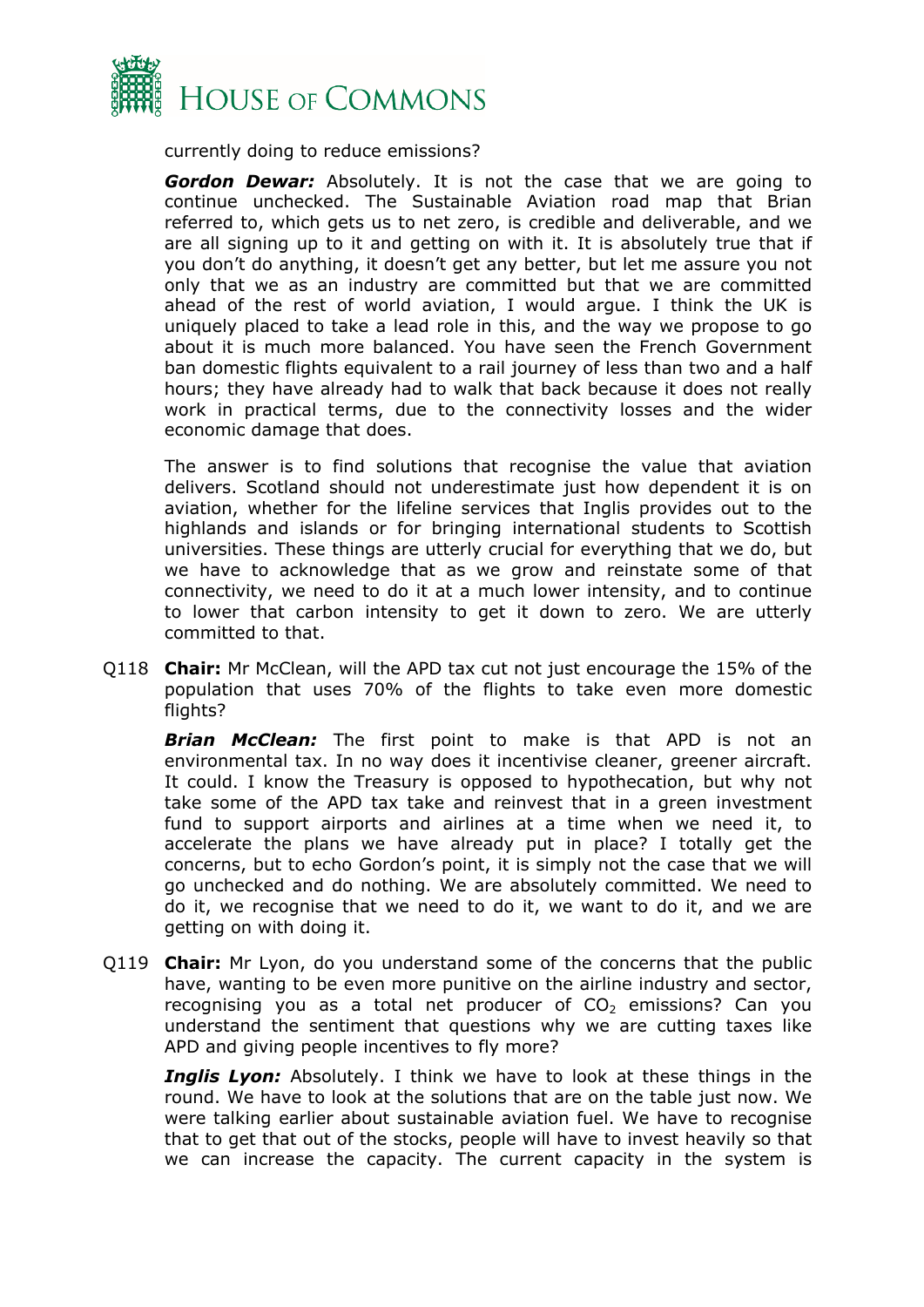

probably less than 1% of the fossil fuel producers. That gives you an indication as to the scale of the challenge.

We have to look at the legislative framework. We have only just closed the sustainable aviation fuel consultation, whereas other countries, like Norway, have already mandated a level of sustainable aviation fuel in their fossil fuel sales. We really need to get this thing moving. I think the one thing that we are guilty of here is spending too long on the deliberations when other countries are taking leaps ahead in terms of the facilities that are currently available.

**Chair:** Thank you. Wendy Chamberlain.

Q120 **Wendy Chamberlain:** Thank you, Chair, and it is nice to see all the witnesses. My questions are around airspace modernisation and modernisation generally. In our last session, we heard from NATS regarding their involvement with the airspace modernisation programme and the Airspace Change Organising Group. In the first instance, my questions are directed to Mr Dewar and Mr McClean, given that HIAL is not involved in that project. What impact has the project so far had on your airports? I will come to Mr McClean first.

*Brian McClean:* Sorry, what impact has which project had on the airports?

**Wendy Chamberlain:** The Airspace Change Organising Group and future airspace strategy implementation north—FASI-N. Is that what you call it?

**Brian McClean:** It is. I think the first thing to say is that we have a very positive relationship with ACOG; they are doing a good job of coordinating the change. In terms of where our airports are in the journey, in Glasgow we are at stage 2 of the process. That is the point where you come up with the design of the potential routes that you may then want to go out and consult on. That will come to an end for Glasgow in July. Aberdeen will finish that process in September.

The challenge we have is that funding has been made available for airports—it is available to a number of airports in England for the rest of the calendar year—but that funding stops at the end of stage 2. For us, in Glasgow that will be July, and in Aberdeen it will be September. In order for us then to progress to stage 3, which is the point at which you go out to consult on the design options, we would require, and we are asking for, funding to be extended.

But as I said, the relationship with ACOG is positive, and it is a really important project. We need to modernise our airspace. These flight paths—the motorways in the skies—were designed in the 1950s for the aircraft and capacity of that time. They have had no real material upgrade since then, and there are huge savings—carbon savings—to be made if we can get this through.

Q121 **Wendy Chamberlain:** Yes, I recall that from the last session; what was being outlined was quite transformational. Mr Dewar, I noted in Edinburgh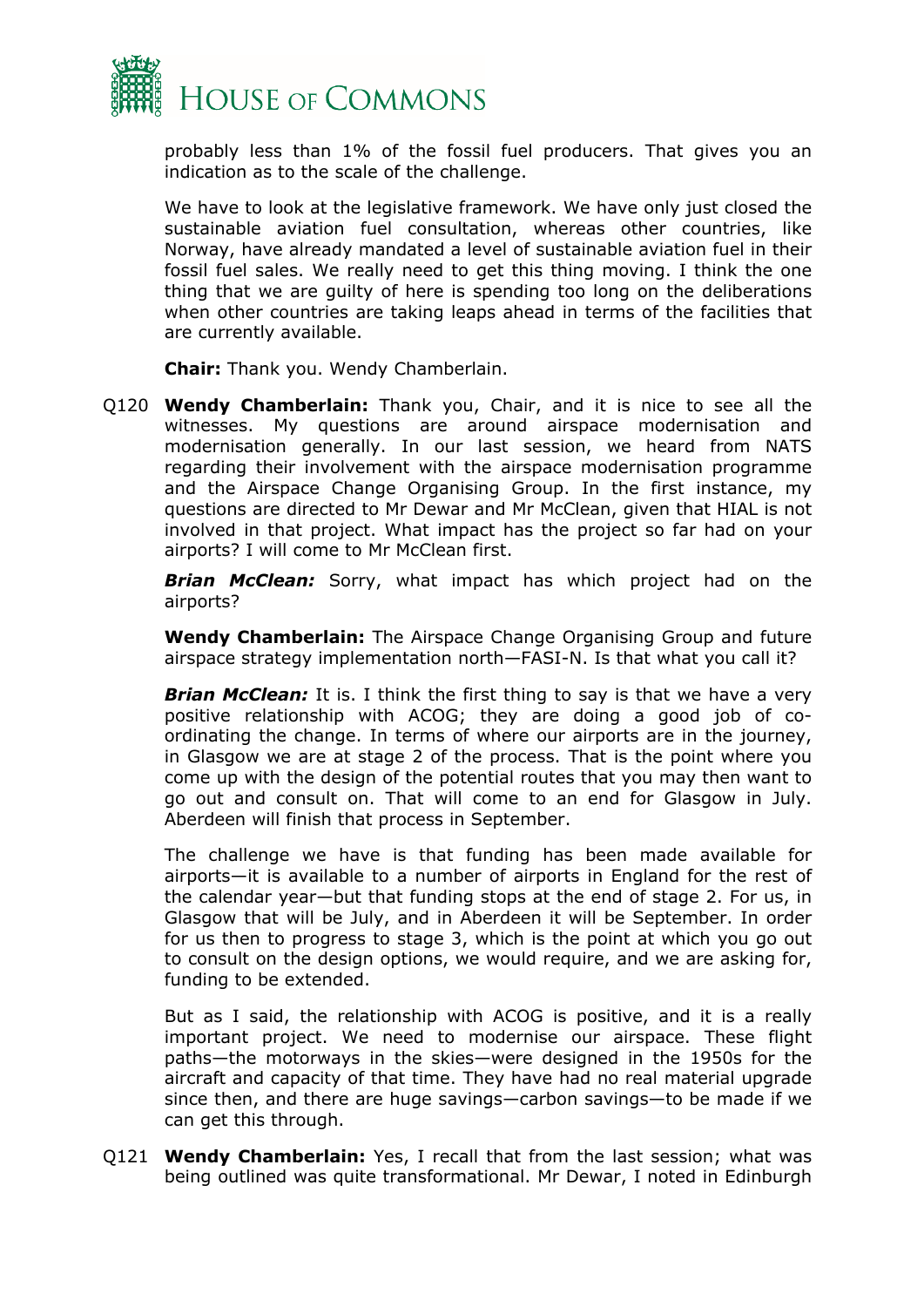

airport's written evidence to this inquiry that there was an ask for funding to go beyond 2022. I assume that you are referring to what Mr McClean just said—the fact that funding for Scottish airports will run out in April, whereas it is sustained for other parts of the UK.

*Gordon Dewar:* Yes, absolutely. I think it is worth giving credit to ACOG and the process, though. Before it, we had embarked on an individual project around this for both capacity and modernisation reasons, and it isn't helpful when you are trying to do an individual airport thing that isn't put in the context of the national infrastructure. The fact that we have this overarching organisation project plan, and that in the time when it is most needed, when there is simply no cash in our businesses to keep the momentum going, there has been some funding to help us to keep the lights on and keep the projects moving forward, has been incredibly welcome. I thank the Government for that.

However, we do not want to lose that momentum when we run out of funding at stage 2. We are very similarly timed with Glasgow at the moment. We would be out of that funding availability before the end of the year, and it would be a terrible shame if we had to down sticks again and lose six months or 12 months. It would be even worse if we got out of kilter with the wider thing. This thing is going to work best when all the airports involved in the shared airspace that we have are moving forward together. This is not a competitive environment; it is about wider efficiency and shared capacity, and co-ordination of new technology and new approaches.

Q122 **Wendy Chamberlain:** Yes, absolutely. So what you are saying is that if this funding does not continue beyond April, we are talking about a pause in progress on this project.

*Gordon Dewar:* I think that is inevitable. We are only spending money on bare essentials at the moment, as you can imagine, and you would have to say that, theoretically, that project could wait a bit of time. That would be a real shame. Losing that momentum would be something you would regret in the fullness of time, but that would be a really tough decision that I think we would be forced to make, particularly when we still do not really see ourselves getting back to full restriction-lifting in the near future.

Q123 **Wendy Chamberlain:** Yes, absolutely. We have talked quite a bit about money, but how sufficient was the £5.5 million support package for restarting airspace modernisation projects after they were paused with the pandemic? Is there anything else, other than finances, that you might be looking for from the Government? I will come to Mr Dewar and then to Mr McClean.

*Gordon Dewar:* I think that the sum was sufficient for the phase 2 funding—I do not think you will have any complaints about that; it has been very welcome—but it is not sufficient to move into the next phase. Obviously, that would have an implication if that were a choice of Government, and we would very much welcome it and promote that idea.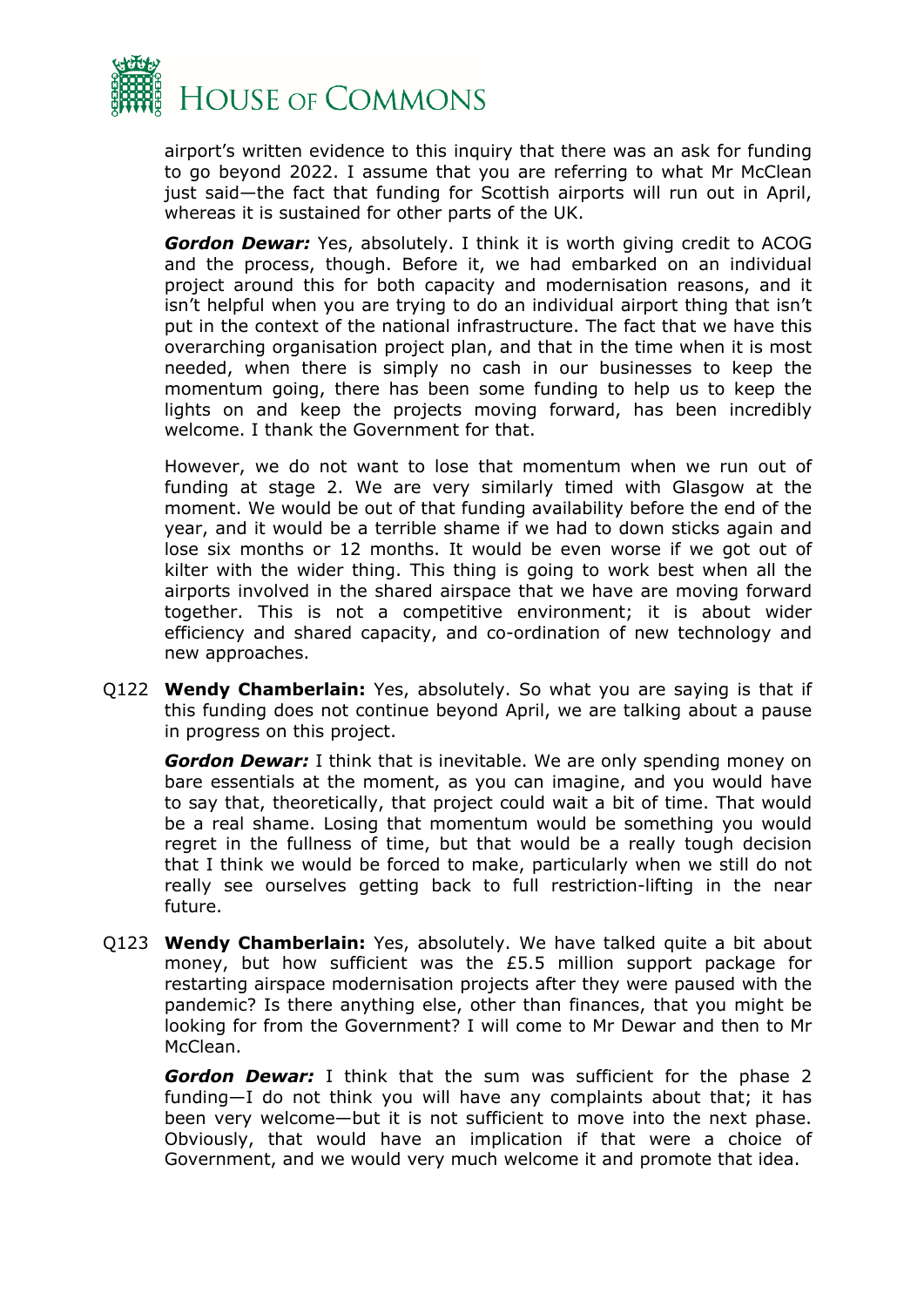

This is not just about funding. The creation of the organisations and the governance structures has given us that framework to move forward with confidence, jointly, as an industry. I have never been more optimistic about the potential to advance it, but also about the benefits that we can achieve, which include environmental benefits. It is a great environment, despite the challenges that we have with the short-term crisis, and it would be a shame to lose that momentum.

Q124 **Wendy Chamberlain:** Absolutely; thank you very much. Mr McClean, I will hand over to you. We have picked up already this afternoon that the economic impact stretches much more widely beyond aviation. If there is a delay in airspace modernisation, what will be the impact on the Scottish economy?

*Brian McClean:* Sequencing is really important for airspace change. For NATS to make the changes to the upper airspace, it needs all the airports to reach the same point. In Scotland, we have gone first; it will then go down to England and the rest of the UK. As Gordon says, if there is a pause—I think that will be inevitable if we do not get that funding—that will mean a delay to the wider implementation of the changes to the upper airspace and NATS. That would mean that we could not realise the efficiencies or the carbon savings that we need, which are part of our journey to decarbonising the wider sector. Yes, the support and funding that we have received to date has been hugely welcome, and it has allowed us to get to the point where we can complete stage 2, but we do need more as we move into the next stage, which is consulting with the public.

Q125 **Wendy Chamberlain:** On the questions that Andrew Bowie was asking about routes, surely this project will help that competitive advantage as well?

*Brian McClean:* Yes, I suppose with that geographical challenge, with the longer sector routes, if you can have more efficient routes, the less time the aeroplane spends in the sky, the less fuel burn and carbon emissions there are. I suppose the quicker they can make a route work, the better.

Q126 **Wendy Chamberlain:** Thank you both. Mr Lyon, I have a couple of questions around modernisation. I am sure that anyone with an interest in aviation will have seen that at the end of last week, the Scottish Government Transport Minister, Graeme Dey, confirmed that there was going to be a pause on the project for HIAL's air traffic control remote work, which has obviously been a bit controversial. As well as that, there was a joint statement from the Prospect union and HIAL last October, whereby Prospect agreed to stop industrial action, and HIAL and Prospect agreed to work together. Is the Transport Minister's announcement an outcome of that conversation, or have the Scottish Government stepped in to stop this project progressing just now?

*Inglis Lyon:* Where we are just now is that we have agreed with Prospect the cessation of the industrial action to allow discussions to take place to find a compromise solution. We started off with a position, Prospect started off with a position, and now we are trying to find a compromise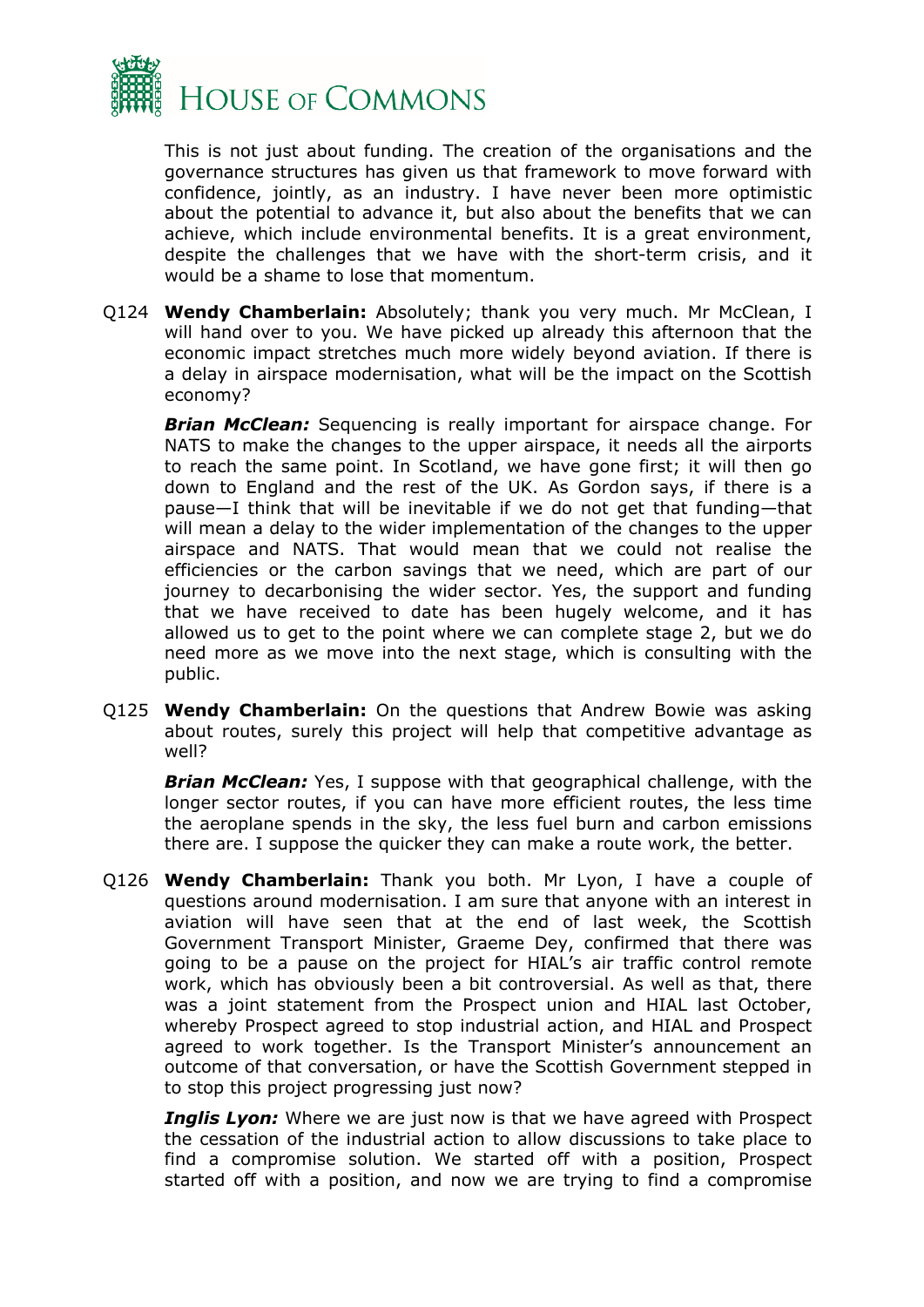

between both sides. What Mr Dey answered last week in Parliament was the position on the remote tower solution part of the project. That procurement has been ceased while we enter discussions with the trade union. It is important that that was ceased so that we enter into the discussions with the trade union in good faith, and so that it is fair to the suppliers who tendered.

Q127 **Wendy Chamberlain:** So the procurement process has been stopped for now. The statement back in October talked about a five-year surveillance. In some ways, has the pause really just taken that five-year time pressure away from the project?

*Inglis Lyon:* No, no. What we have said is that, as part of the discussions that we are having with the trade union just now, one of the items that we will discuss is when to once again review the position of air traffic control in the highlands and islands, having arrived at a solution, and that would be in five years. But at the moment, there are a number of working groups with the teams across the highlands and islands to arrive at that compromise position, which will then go in front of the board later this month.

Q128 **Wendy Chamberlain:** I have two final quick questions. First, the Minister said that £9 million had been spent on the projects. Are you able to say how much has been spent on the remote towers aspect of that, which was mentioned in the announcement last week?

*Inglis Lyon:* Not specifically—I do not have the figures to hand—but there is a variety of different component parts of that project. Bear in mind that the project has been—

Q129 **Wendy Chamberlain:** Okay. My second question is, is the work on the remote tower in Inverness, as that central hub, still continuing, or is it just the remote towers themselves that have been cancelled?

**Inglis Lyon:** It is one of the items that is part of the working group discussions just now.

**Chair:** We have a couple of questions left. We have Sally-Ann Hart and then Douglas Ross to follow.

Q130 **Sally-Ann Hart:** Good afternoon to our witnesses. I want to follow up about the airspace modernisation programme, but looking at Highlands and Islands Airports Ltd, rather than Edinburgh and Glasgow. Wendy Chamberlain highlighted that HIAL is not involved in the future airspace implementation north programme, because that is for larger airports, but that HIAL is implementing its own air traffic management strategy. That is right, isn't it?

*Inglis Lyon:* That is correct.

Q131 **Sally-Ann Hart:** In terms of that strategy, Mr Lyon, is HIAL interacting with the UK Government's airspace modernisation strategy? If so, how?

**Inglis Lyon:** We have a regular liaison group that sits down with the CAA very frequently to ensure that we dovetail with everything that is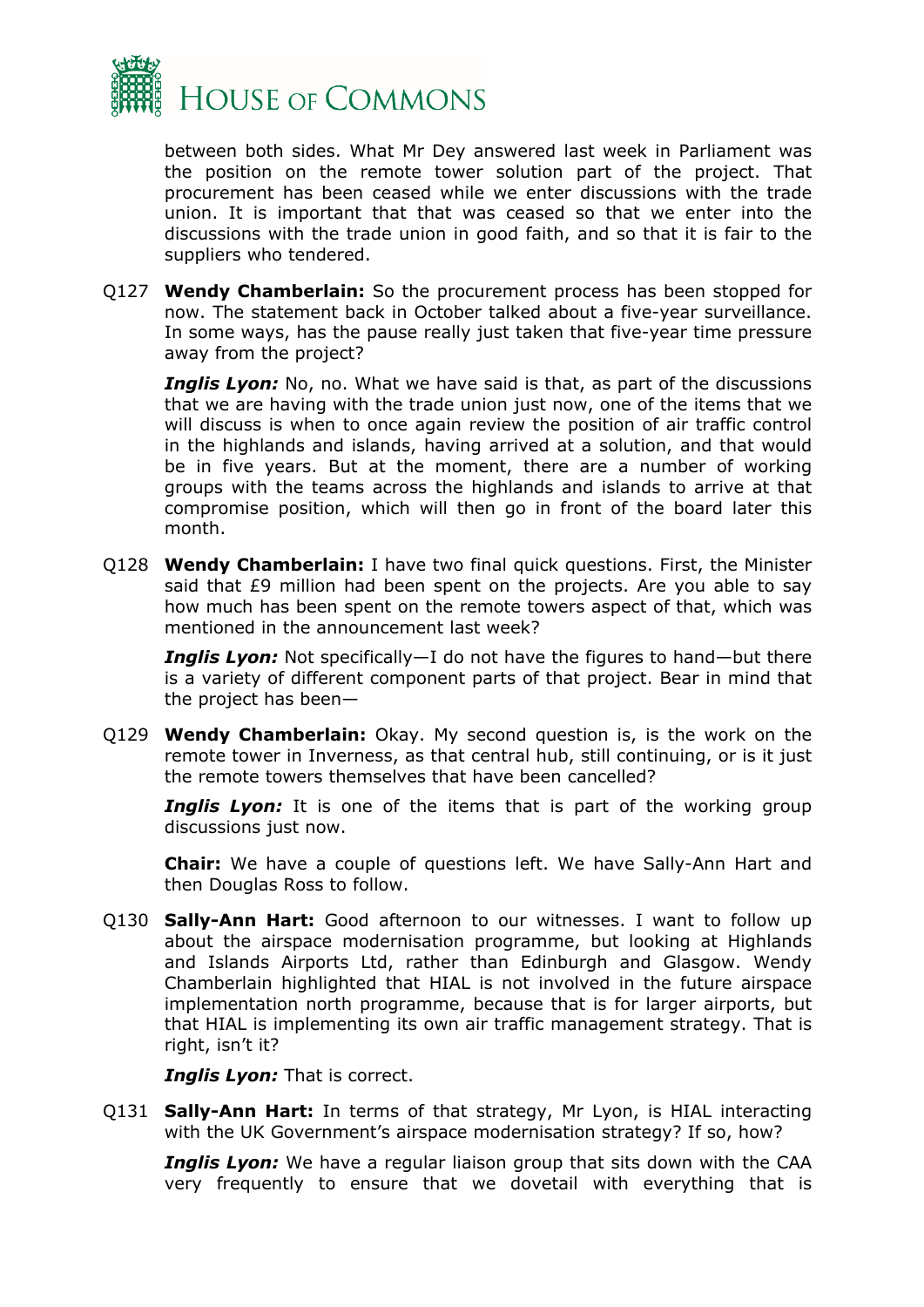

happening between the rest of the UK and the highlands and islands. It is a very close working relationship with the regulator.

Q132 **Sally-Ann Hart:** Thank you, that is very clear. Is there enough detail in the Government's strategy for you to plan airspace change effectively for the islands and highlands?

**Inglis Lyon:** Yes. The one piece of information that we are waiting on is the decision whether to harmonise with ICAO. We understand that decision will be made in about nine months' time. That will help us to plan other parts of the business.

Q133 **Sally-Ann Hart:** Is nine months' time soon enough?

*Inglis Lyon:* It is not unduly long, no. It is okay.

Q134 **Sally-Ann Hart:** How is the strategy progressing? You cannot really make progress for another nine months—is that right? Can you start looking at things beforehand?

**Inglis Lyon:** No, that is one part of it. There are a number of moving component parts to this. It is a complex project that involves everything from the method of surveillance: whether you go down the avenue of old traditional surveillance, primary and secondary radar, or whether you start to adopt some of the new technologies that are out there—the ADS-B, the WAM systems and things like that. We are looking at all these different things, to ensure that what we put in place future-proofs the provision of these lifeline services across the highlands and islands.

Q135 **Sally-Ann Hart:** Lastly, there was a £5.5 million funding pot to try to remobilise the Government's airspace modernisation programme. How has HIAL benefited from such UK Government funding? Are you confident that there will be further UK Government funding?

**Inglis Lyon:** The answer is no, and I don't know. We are funded in part by the Scottish Government, so our capital projects, of which this is one, are from part of our funding from the Scottish Government.

Q136 **Sally-Ann Hart:** There is no direct funding from the UK Government?

*Inglis Lyon:* No direct funding from the UK Government.

Q137 **Sally-Ann Hart:** How much funding have you had from the Scottish Government?

**Inglis Lyon:** It is wrapped up in our capital works. This year, we will probably spend about £40 million on capital works. Of that, some of it will be attributable to the ATMS.

**Sally-Ann Hart:** Thank you. No further questions from me.

Q138 **Douglas Ross:** Good afternoon to our witnesses. Could I start by picking up on a couple of issues that witnesses have raised so far? Mr Dewar, you said that Scottish Ministers have been talking the industry down. You made the point that when there were changes to guidance and information, they were still encouraging travellers not to travel. What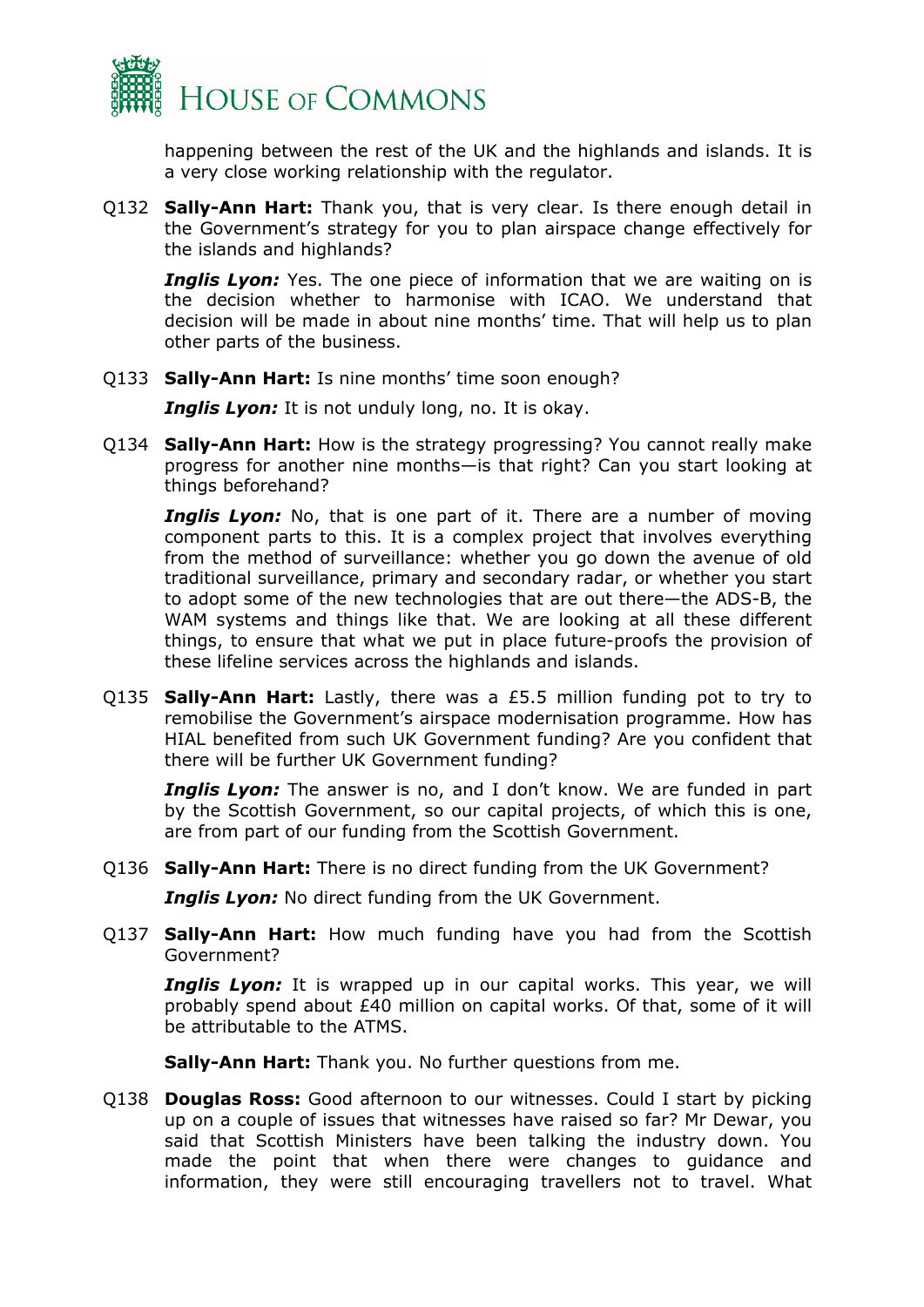

impact has that had—in your words, Scottish Ministers talking the industry down?

*Gordon Dewar:* It is difficult to quantify, but when we are talking to airlines, they are first of all asking the question, "Why?" Why is it that when consumer confidence is so low, we are seeing Scottish Government Ministers relaxing restrictions and saying, "Don't take the benefit from the relaxation"—so, don't travel—and asking people to make individual decisions? Most recently, the Health Minister said that he was frustrated that they had been forced to align with the four nations approach where they would have been more cautious about relaxing the testing regime, so again, it is a lose-lose situation. You are talking down the confidence and the recovery, but you are not getting any health benefits because you are taking away the restrictions.

I do not understand the logic of it, and it is certainly deeply unhelpful, although I could not put a hard number on what that means, because it is a combination of airline decisions about where they phase their restart and what they plan for the future, and what individual consumers choose to do with that. As you would expect, there is a whole range of levels of confidence or fear about travel or any other aspect of covid risk in society, and therefore some are always impacted by other people expressing concern or advising further caution.

Q139 **Douglas Ross:** What feedback do you get about this from the Cabinet Secretary, Mr Matheson, or the Transport Minister, Mr Dey, when you raise these concerns about them talking down your industry and the impact it will undoubtably have on jobs and airports across Scotland?

*Gordon Dewar:* They are very strident. They say they believe that is in the best interests of medical and health concerns, where they see their role as prioritising the health issues. Our point is that we are not quite sure how to quantify the benefit of that, whereas we can certainly point to the economic disbenefit.

Q140 **Douglas Ross:** So you would not feel that they are your voice around the Cabinet table. They are not speaking up for your industry; they are just taking the lead from the First Minister or others, and it is potentially having a damaging effect.

*Gordon Dewar:* I have absolutely no idea what they say around the Cabinet table. We have a forum that all in the industry are involved in, where we meet fortnightly with advisers, but it is very rare—I think only twice—that we have had a Minister attend that.

#### Q141 **Douglas Ross:** Really?

*Gordon Dewar:* It is an avenue for communication, and one of the frustrations is that we think there has been a missed opportunity all the way along. There is no point looking back in history, but looking at the future, I would like to see the Government making more use of the industry, thinking about how we might apply future restrictions, how we might streamline them, how we might make them better if they are required, and get them ready just in case there is a fourth, fifth or sixth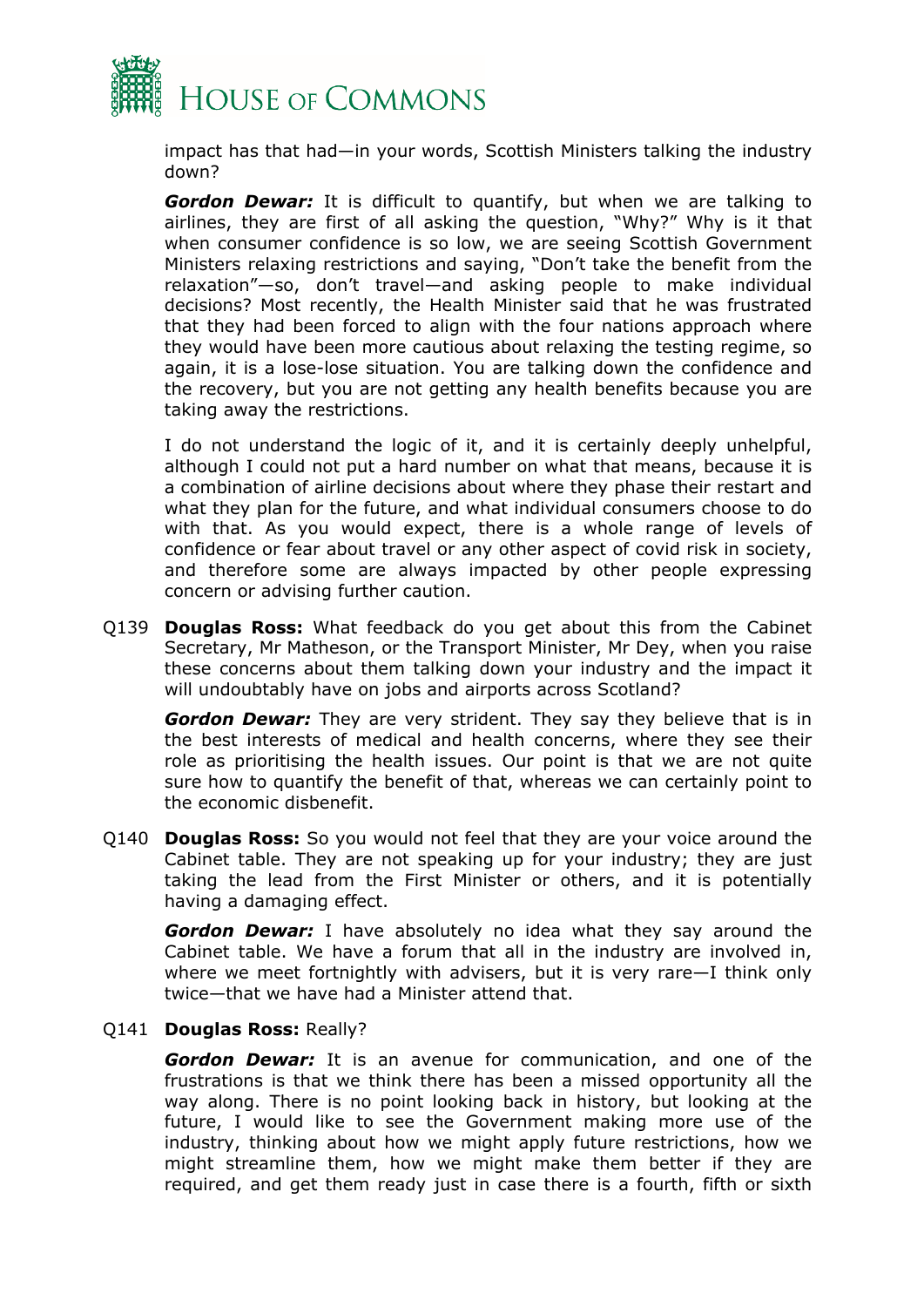

wave or something else, but also planning for how we can look at the recovery: how we can use funding, how we can use initiatives, and how we can work together as an industry and Government to create the best conditions for a recovery. Regrettably, I am not seeing an awful lot of that, either at UK or Scottish level.

Q142 **Douglas Ross:** Thank you. Mr McClean, you said earlier that the industry will have to operate going forward with fewer airlines but the same number of airports. How confident are you that Scotland will have the same number of airports coming out of this pandemic?

**Brian McClean:** Our two airports will certainly be here, and I know Gordon's will as well. I am sure that Inglis's will remain.

Q143 **Douglas Ross:** You do not believe there is any threat to Scotland's airports? I think we were saying earlier that it will potentially be 2026 before you get back to pre-pandemic levels. Can airports continue that long?

*Brian McClean:* What is really at threat is our connectivity. That is what is at threat. I mean, we talk about talking down the industry: passenger confidence is fragile, but airline confidence is equally fragile. They need to know that they are going to put their aircraft in a base that is going to be used and maximised, and to be honest, that confidence has not been there over the past 18 months. We have not been able to have a really good run—a plan to re-establish our routes—so I think it is the connectivity piece that is the real risk, and the implications that then has for the Scottish economy. Aviation is going to play a critical role in pulling us out of this pandemic, and we want and are trying to build back the routes, but to that point—airlines, less aircraft—it is going to be extremely difficult.

Q144 **Douglas Ross:** To pick up on another point that has been mentioned, Mr Lyon, you were saying that the BA link from Inverness to Heathrow is essential. You worked hard to get it; it is essential that you retain it.

We have had a bit of name-dropping by other Committee members. I walked through Inverness airport yesterday on the BA flight from Inverness to Heathrow. It was 18:50, and it was quite quiet. There were not many people on, we were all on board quickly, but the pilot told us that if we did not take off within 10 minutes, we were going to be faced with a 45-minute delay sitting at the airport. Now, this has been going on for over a year. The plane had to be de-iced and we eventually took off, bang on 7 pm. Does it help you to retain essential routes such as this if BA and other carriers and operators end up having to sit and wait with their passengers because you have not been able—or you do not recruit enough people— to keep air traffic control open without these breaks?

*Inglis Lyon:* One of the outputs from the industrial action that was undertaken was a cessation of training. Notwithstanding the fact that we were adequately staffed in terms of numbers, folk could not get trained, and we are recovering from that just now. That is one of the reasons why we are sitting down with the trade union to try to find a mutually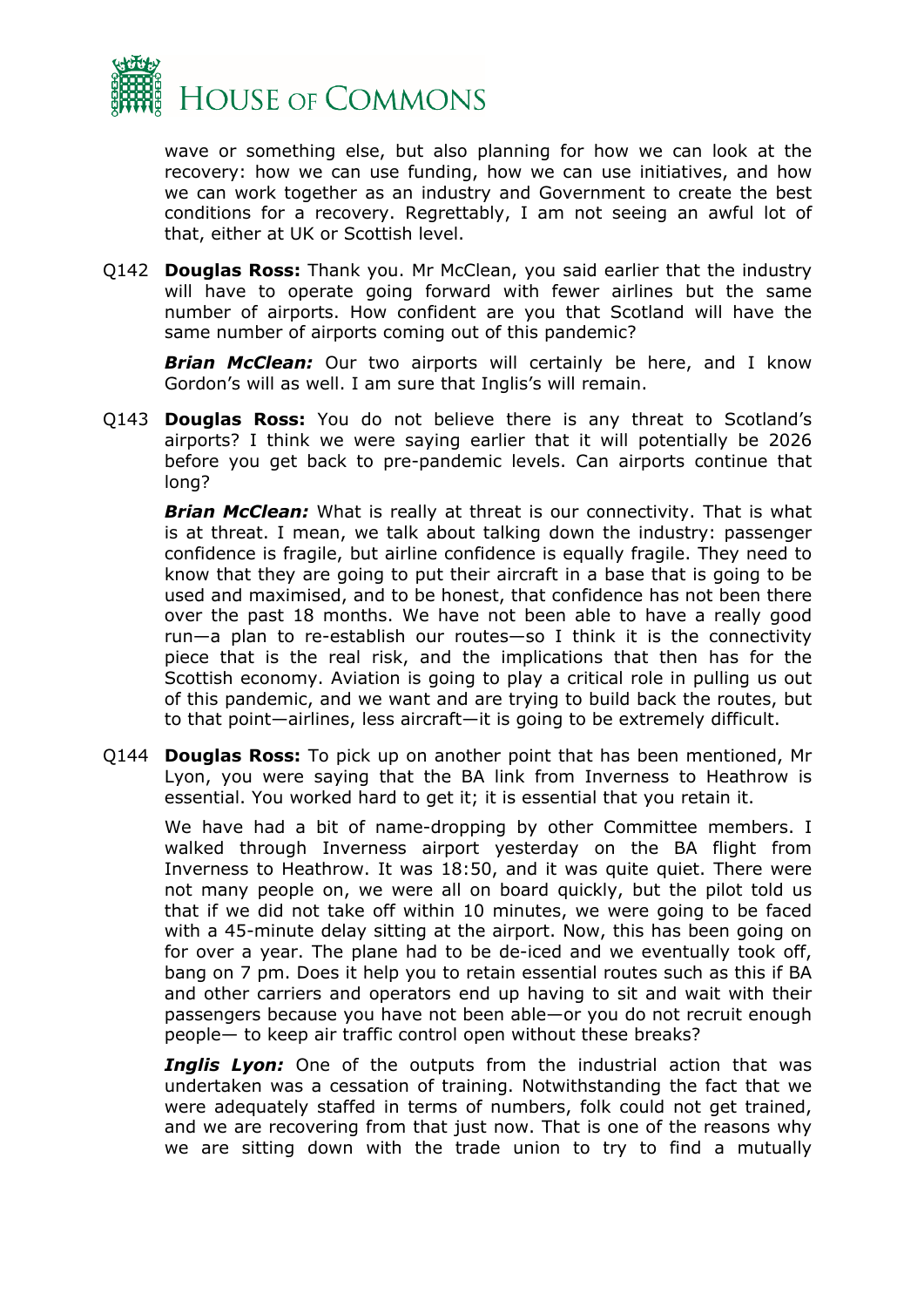

acceptable compromise so that we do not find ourselves in that position over the longer term.

Q145 **Douglas Ross:** Sorry, I don't understand that. What training do they need between 7 and 7.45 that would have kept that BA flight on the tarmac?

**Inglis Lyon:** The training takes place a long time before. If you don't train adequately in advance, you run short of staff.

Q146 **Douglas Ross:** Surely if you recruit more staff, that would avoid having these breaks in service. I just saw from this week—

**Inglis Lyon:** If you can't get them trained, that does not work. That is what I am saying to you. If there is a cessation of training, as there had been for a considerable period of time, new trainees just bank up. Your trainees cannot progress. New trainees are not there to fill the gaps in the roster to allow the airport to operate effectively through the day.

Q147 **Douglas Ross:** With the cessation of industrial action, at what stage will Inverness airport no longer have these breaks?

*Inglis Lyon:* We are aiming for May/June 2022.

Q148 **Douglas Ross:** So that will have been in place for almost a couple of years by that stage.

*Inglis Lyon:* It will have been in place for 18 months, yes.

Q149 **Douglas Ross:** And there is nothing you or your board could do to avert that? The responsibility is all with the union to enforce that.

**Inglis Lyon:** No, no. Please don't put words in my mouth. You have to understand the complexities involved in training air traffic controllers. An air traffic controller can leave and give less than three months' notice, and it can take approximately 18 months to take somebody in off the street and train them up. When you have got a number of vacancies and you cannot progress them because of industrial action, that is where the bottleneck occurs.

Q150 **Douglas Ross:** You didn't know the industrial action was going to stop in October. What were you doing, since this started well over a year ago, to alleviate the problem? *[Interruption.]*

**Chair:** I think he's gone.

**Douglas Ross:** Let's maybe wait for him to come back, because this is quite an important point.

**Chair:** Do you have questions for other witnesses until he returns?

**Douglas Ross:** I have gone through the questions, but I have a number of other questions for Mr Lyon as well.

**Chair:** Mr Dewar, we are waiting for Mr Lyon to come back. I had a positive experience in Edinburgh airport last night. We were on the plane very quickly, in the air quickly, and I think it was 20 minutes early, so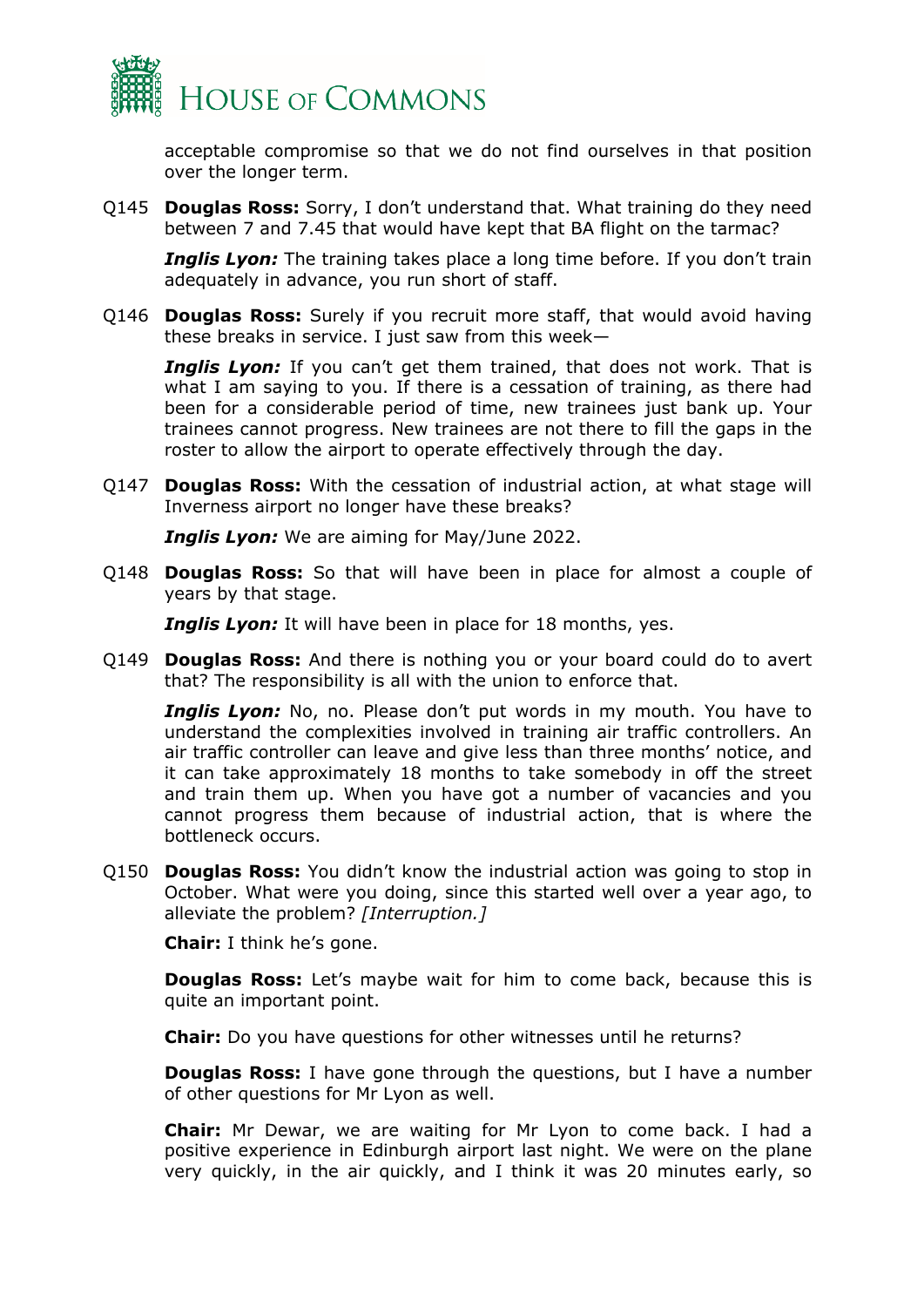

there you go. All credit to services at Edinburgh airport.

**Andrew Bowie:** It was similar in Aberdeen, but it was nothing to do with Aberdeen airport staff. It was all British Airways, unfortunately.

**Chair:** I think we will have to leave it there, unless you have any further questions, Douglas. It looks like he's gone.

**Douglas Ross:** I really did hope we could wait a moment because my questions are quite crucial, particularly around HIAL.

Q151 **Chair:** I have a couple of questions on some of these European comparisons. I had a look to see what the disruption has been like across the rest of Europe for airline passengers. You are absolutely right that the UK has come out worst. I have figures that show there was a 62% reduction in European travel, but next was Germany at 50%. The best performer was Greece at 31%. What were the Europeans doing differently from the UK to make that difference?

*Gordon Dewar:* Do you want me to answer?

**Chair:** Yes, if you can, Gordon.

*Gordon Dewar:* Largely, it is about restrictions. The fundamental demand for travel has never gone away. It is about what people are allowed to do and how they find the ease of doing it. The UK has consistently had stricter testing regimes and clunkier legislation and bureaucracy around the passenger locator form. Add to that confusion around misalignment of the four nations on occasion, with different communication strategies and so on and so forth, and that is why. I would argue that direct things such as APD, for instance, puts us lower down in terms of European airlines choosing to invest in Britain at the start of the recovery.

**Chair:** Thank you. That is interesting. We have now got Mr Lyon back. It is not for me to be in the way of your cross-questioning from Mr Ross, so we will resume now, Douglas.

Q152 **Douglas Ross:** Thank you, Chair. I was just asking Mr Lyon to outline what you and your board have done for over a year now—but perhaps for up to 18 months come May 2022—to alleviate the problems. You did not know until October that the action by Prospect union and others was going to be stopped, so what action were you taking to stop these breaks impacting passengers' ability to depart or even arrive at Inverness?

**Inglis Lyon:** I would make two points. First, you are making this sound as if it is a regular occurrence, and it is not. I will happily come back to you outside this discussion and provide you with the instances when that has occurred. That is the first thing. The second thing—

Q153 **Douglas Ross:** Sorry, just on that, I have it in front of me here that on Sunday, there is a break between 7 and 7.45; on Monday, there is a break between 8 and 8.35, and between 7 and 7.45; from Tuesday to Friday, there is a break between 8 and 8.35, and between 7 and 7.45; on Saturday, there is a break between 8 and 8.35—I could go on. It is a fairly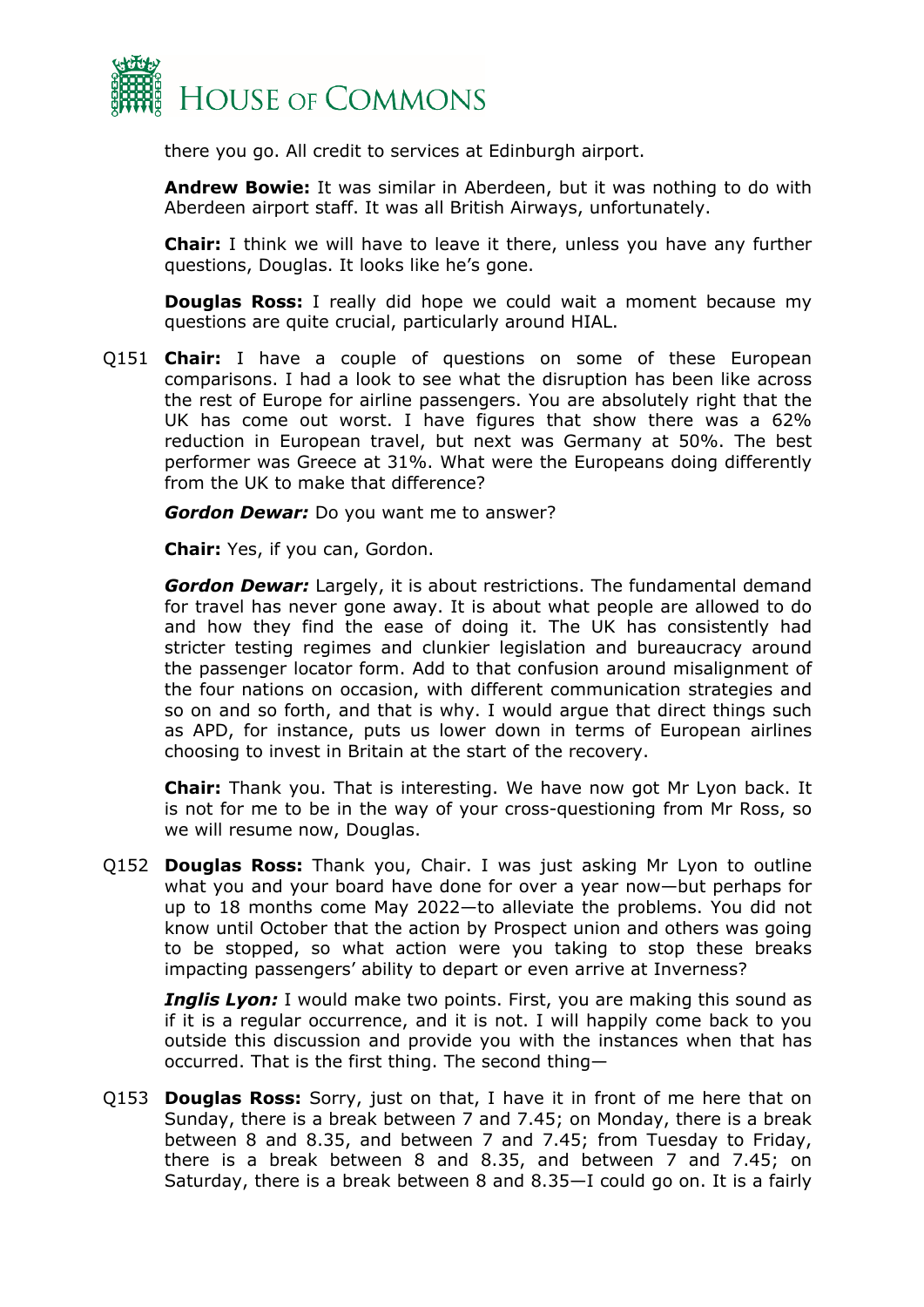

regular occurrence.

*Inglis Lyon:* Looking ahead, yes; not in the past, bearing in mind that you have had two years of a pandemic. So no, it has not been a regular occurrence. That is the first thing. The second thing is that these discussions with the trade union have been going on for a long time now to get us to the point where we have the potential for a compromise solution.

Q154 **Douglas Ross:** Okay. I want to finish my questions by looking at the remote tower project and the impact it would have at Sumburgh, Kirkwall, Stornoway, Dundee and Inverness. The one thing it did do was unite communities against these plans. One of the issues that communities were up in arms over was connectivity—the worry about a breakdown in connectivity and the impact that could have. Given that we have lost you three times in just over an hour, Mr Lyon, do you understand why communities would be worried about connectivity?

**Inglis Lyon:** I am working off a £39.99 router in my house. The kind of connectivity that we would be putting in is not a £39.99 router—

Q155 **Douglas Ross:** There would not be a single problem with connectivity under your plans for a remote tower.

**Inglis Lyon:** It is a very fixed, dedicated line between the centre and the facilities.

Q156 **Douglas Ross:** That would have no issues at all? You are saying there would be zero prospect of any connectivity issues with that.

**Inglis Lyon:** There would be three levels of redundancy built into the system if that were indeed the system that went forward.

Q157 **Douglas Ross:** So would there be any issues with connectivity?

**Inglis Lyon:** If one system fails, the other system takes over, and if that system fails, the other system takes over, so in the round, no issues with connectivity.

Q158 **Douglas Ross:** Hmm. You could not answer Wendy Chamberlain's question about how much the remote tower part of the project has cost. I am assuming you can get that information for the Committee, but you are bound to be able to give a percentage. Is it 10%, 50%, of the £9 million so far?

**Inglis Lyon:** No, it is all in together, and I will happily provide that information afterwards.

Q159 **Douglas Ross:** But you will be able to give a percentage.

**Inglis Lyon:** No, because that would assume that I know the exact breakdown, which I do not have at the moment. I will happily provide that afterwards.

Q160 **Douglas Ross:** Is it a significant proportion of that budget?

*Inglis Lyon:* As I said, I am happy to provide that afterwards.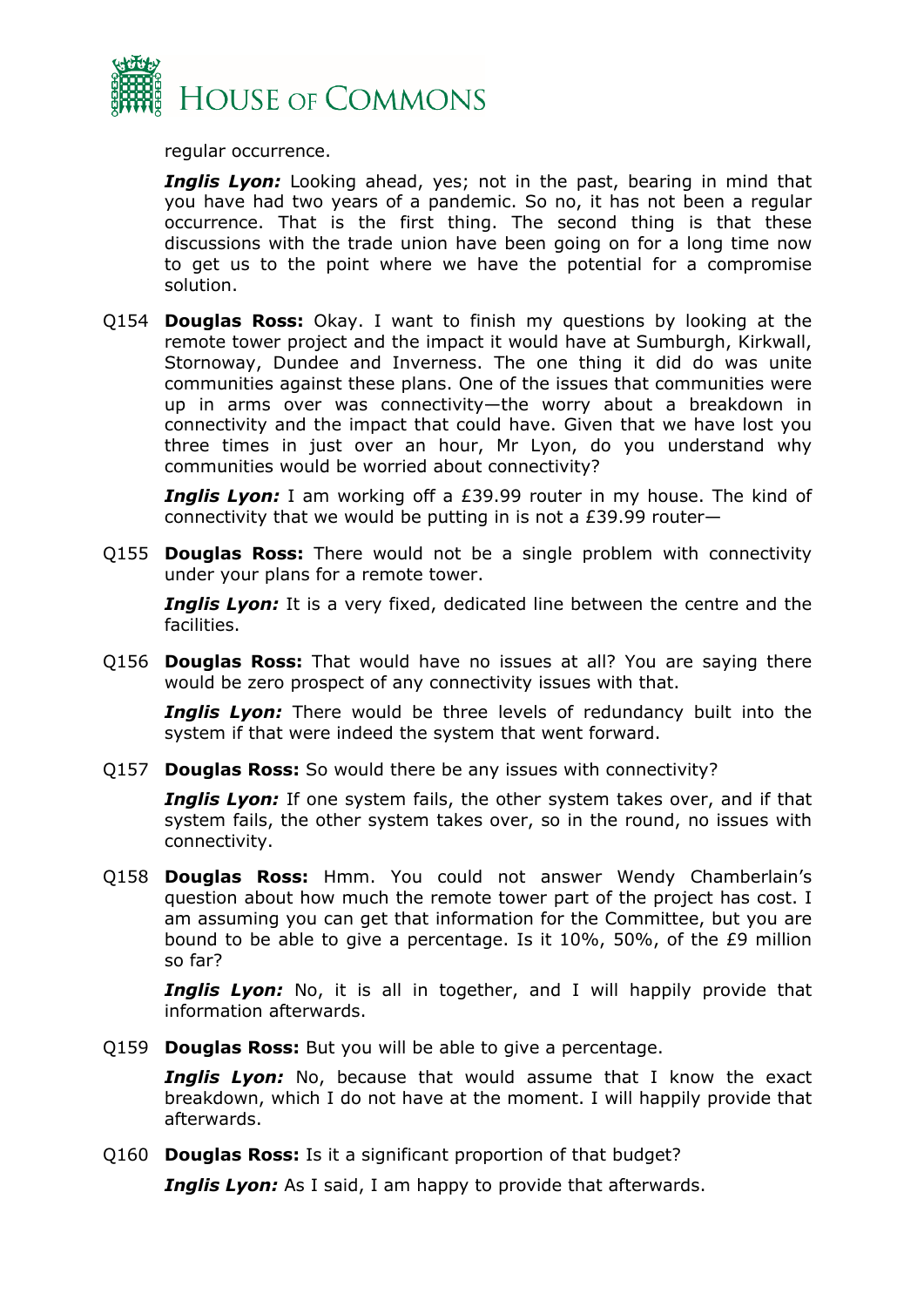

Q161 **Douglas Ross:** Okay. The *Shetland News* site made a freedom of information request, and it said that between April 2018 and November 2020, the cost of this project was £6 million, and it is now up to £9 million. Is it approximately £3 million a year that you have been spending on this project that has now ceased?

*Inglis Lyon:* No, no, no. Please—you have not listened to what has been said. The project has not ceased. What has ceased is the procurement for the remote tower solution.

Q162 **Douglas Ross:** How does the project continue if you have ceased the procurement?

**Inglis Lyon:** Because there are other components to the project that involve modernisation, including the surveillance element, tower modernisation and how we build up resilience in the system. To simply take the view that that involves what you have just said does not work.

Q163 **Douglas Ross:** But according to you and your board, it revolves around the remote tower option just outside Inverness.

**Inglis Lyon:** No, no, no; again, you have not been listening. What we have said—

Q164 **Douglas Ross:** I have been listening throughout. I have also listened to the communities and others who have been up in arms about this for a long time. I am just trying to work this out: is it approximately £3 million a year that has been spent on this?

*Inglis Lyon:* It has been spent on airspace modernisation, and—

**Douglas Ross:** What has changed in the years that that-

**Inglis Lyon:** Let me finish. Within airspace modernisation, there are a number of projects that involve controlled airspace, surveillance, and building up levels of resilience in how we do that across the patch.

Q165 **Douglas Ross:** And what has changed, if it is not just about the remote tower? What benefit—

*Inglis Lyon:* We have ceased the procurement for the remote tower solution while we enter into these discussions with the trade union.

Q166 **Douglas Ross:** But the £9 million figure is correct—that was a freedom of information request; it goes back a few years. Are we saying that approximately £3 million has been spent every year on this?

**Inglis Lyon:** On the air traffic management strategy, which comprises a number of collected projects.

Q167 **Douglas Ross:** Yes. So my question is: what have we seen for that amount of spend? Three million pounds a year, years of work by yourself and others, £9 million in total so far—what have you achieved out of that investment?